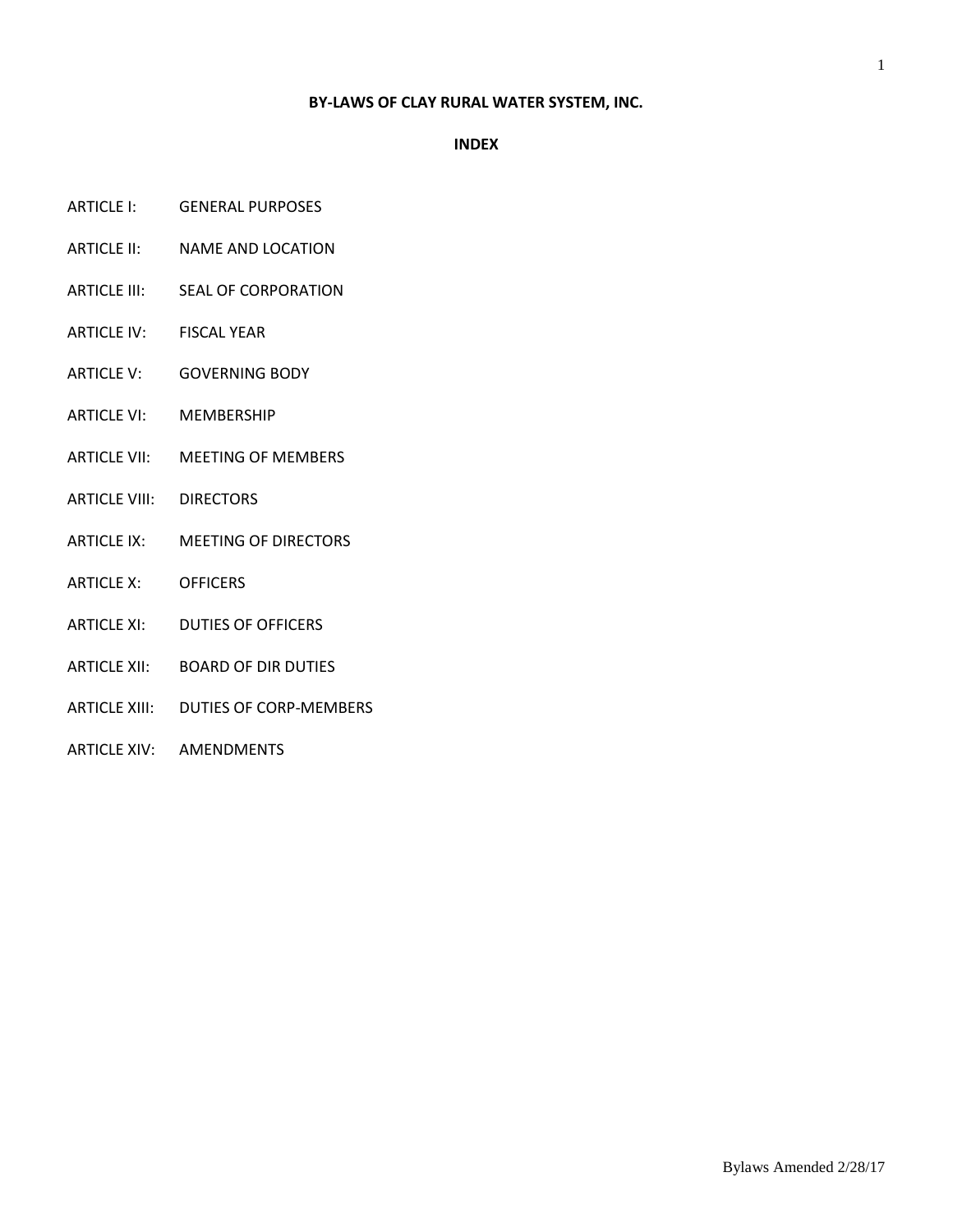#### **BY-LAWS OF CLAY RURAL WATER SYSTEM, INC.**

# **ARTICLE I. GENERAL PURPOSES**

This corporation is incorporated under the laws of the State of South Dakota and shall be known as the Clay Rural Water System, Inc.

The purposes for which the corporation is formed, and the powers which it may exercise are set forth in the Articles of Incorporation.

### **ARTICLE II. NAME AND LOCATION**

Section 1.

The name of the corporation is the Clay Rural Water System, Inc.

Section 2.

The principal office and place of business of this corporation shall be located at rural Wakonda, South Dakota, but the corporation may maintain offices and places of business at other places within or without the State as the Board of Directors may determine. (Amended 3/28/89)

## **ARTICLE III. SEAL OF CORPORATION**

Section 1.

The seal of the corporation shall have inscribed thereon the name of the corporation, the year of its organization and the words, Clay Rural Water System, Inc.

Section 2.

The Secretary shall have custody of the seal.

Section 3.

The impression of the seal shall be made on all papers and documents requiring the signature of an executive officer of the corporation.

# **ARTICLE IV. FISCAL YEAR**

The fiscal year of the corporation shall begin the  $1<sup>st</sup>$  day of January in each year and end on the succeeding 31<sup>st</sup> of December.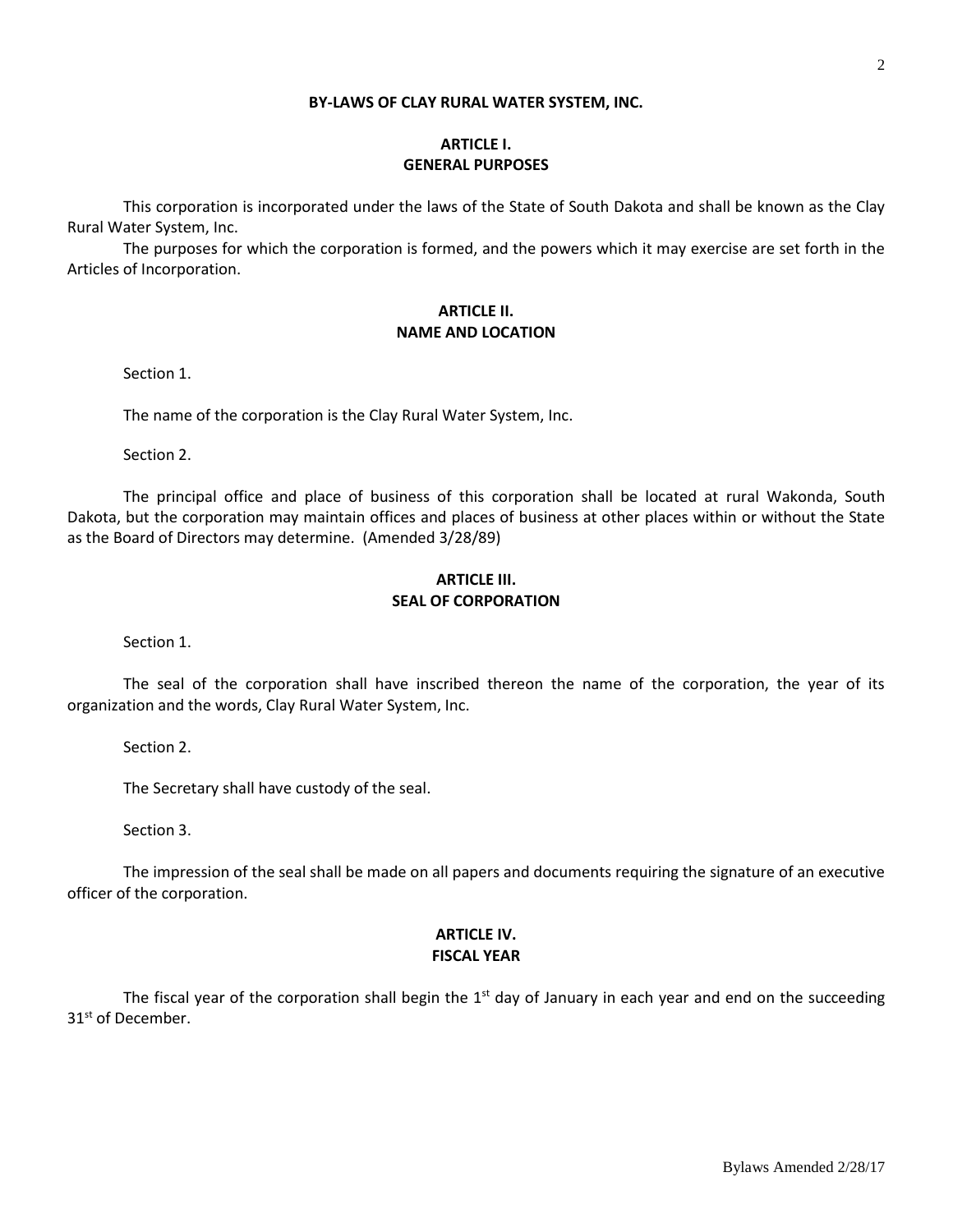## **ARTICLE V. GOVERNING BODY**

#### Section 1.

This corporation shall be governed by a Board of Directors consisting of nine members to be elected by the members of the corporation at the first annual meeting in 1980 and thereafter as set forth in Article VIII of these Bylaws. Such board will re-organize by electing a President, Vice-President, Secretary and Treasurer from their own number at the March monthly board of directors meeting. (Amended 5/7/13)

# **ARTICLE VI. MEMBERSHIP**

#### Section 1. Eligibility.

Membership in the corporation shall be limited to natural persons and other legal entities that:

- a. Are located within the area to be served by this corporation, a user of the System, and a bona fide resident of the service area;
- b. Are reasonably accessible from the corporation's designated pipeline location and that sufficient capacity exists;
- c. Have applied for membership on a form provided by the Board of Directors;
- d. Have agreed to pay the membership fee;
- e. Have entered into written agreements with this corporation for the purchase of water for domestic, municipal and other approved beneficial use as may from time to time be required by the Board of Directors; and
- f. Have been accepted for membership by the Board of Directors.
- g. No member of this corporation shall be entitled to more than one vote at meetings of the members or to hold more than one membership in the corporation. (Amended 3/28/09)

## Section 2. Application

An eligible entity shall become a member of the Clay Rural Water System, Inc., by:

- a. Making such written application for membership as may be required by the Board of Directors;
- b. Agreeing to comply with and be bound by the Articles of Incorporation and By-Laws of the corporation and any rules and regulations adopted by the Board of Directors, or in the case of municipal members by entering into a Water Supply Contract with the Clay Rural Water System, Inc.,
- c. Paying the membership fees. No applicant shall become a member unless, and until, accepted for membership by the Board of Directors. No membership in the corporation shall be transferrable. (Amended 5/7/13)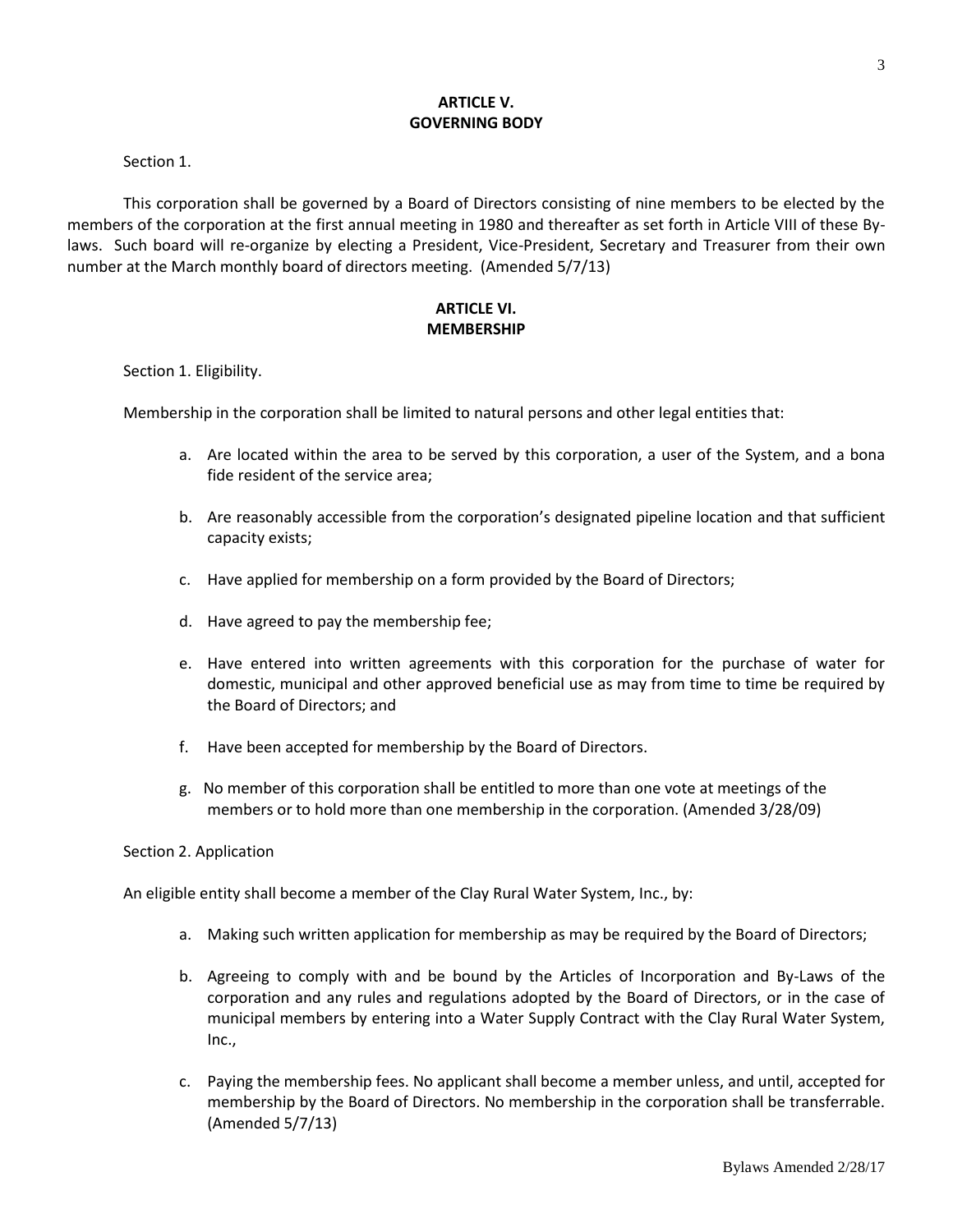d. Agreeing to pay such supplemental fees as the Board may require.

Section 3. Fees

Membership in the corporation shall be evidenced by the execution of an Application for Water Service/Membership which shall be in such form and shall contain such provisions as shall be determined by the Board of Directors. Such agreement shall be signed by an authorized agent of the Corporation. No membership shall be issued for less than the membership fee fixed by the Board of Directors.

Section 4. Basis for Fee.

Membership fees shall be set by action of the Board of Directors.

Section 5. Termination of Membership

In case of the death of a member or if a member ceases to be eligible to hold membership as provided in Section 1, or willfully fails to comply with these By-laws and other requirements, or willfully obstructs the purposes and proper activities of the corporation, the corporation, through the Board of Directors, may elect to terminate their membership by submitting a written Notice of Termination by certified mail to the member setting forth the grounds for termination of membership and mailed to the member's last known mailing address on record with the corporation. Any member, whose membership is so terminated for cause other than that of ceasing to be eligible, may appeal from the action of the Board of Directors within thirty days of the date of termination by mailing a Notice of Appeal to the Manager of the Clay Rural Water System. The date of termination for purposes of timing of the appeal shall be the date of the certified mailing of the Notice of Termination to the member, exclusive of the date of mailing. Upon receipt of a Notice of Appeal, the Manager of Clay Rural Water System shall within five (5) days, excluding Saturday, Sunday and holidays, notify the President of the Clay Rural Water System of the Notice of Appeal and the President shall immediately appoint an Arbitration Board to hear and decide the appeal. The Arbitration Board shall consist of one member from each of the three districts of the corporation, one member from the Board of Directors and a duly qualified member of the Bar of the State of South Dakota, said member to the Bar of the State of South Dakota to act as chairman of the Arbitration Board. The President shall appoint the Arbitration Board within 5 days of receipt of the Notice of Appeal, exclusive of the date of mailing, from the System Manager, excluding Saturday, Sunday and holidays. The President shall convene the Arbitration Board and conduct the hearing within thirty (30) days of receipt of the Notice of Appeal, exclusive of the date of mailing, from the System Manager. The President shall notify the Arbitration Board members and the member-appellant of the date, time and location of the hearing on the appeal at least ten (10) days prior to the date of the hearing, exclusive of the date of mailing. The burden of proof at the hearing shall be upon Clay Rural Water System to show by a preponderance of the evidence that the member willfully failed to comply with the by-laws and other requirements, or willfully obstructed the purposes and proper activities of the corporation. (Amended 5/7/13)

Section 6. Compliance with Federal and State Law.

In accepting members and in managing the affairs of the corporation, no benefits, employment or membership shall be denied because of a person's race, color, creed or national origin. All federal and state laws and regulations relating to equal opportunity and antidiscrimination shall be complied with.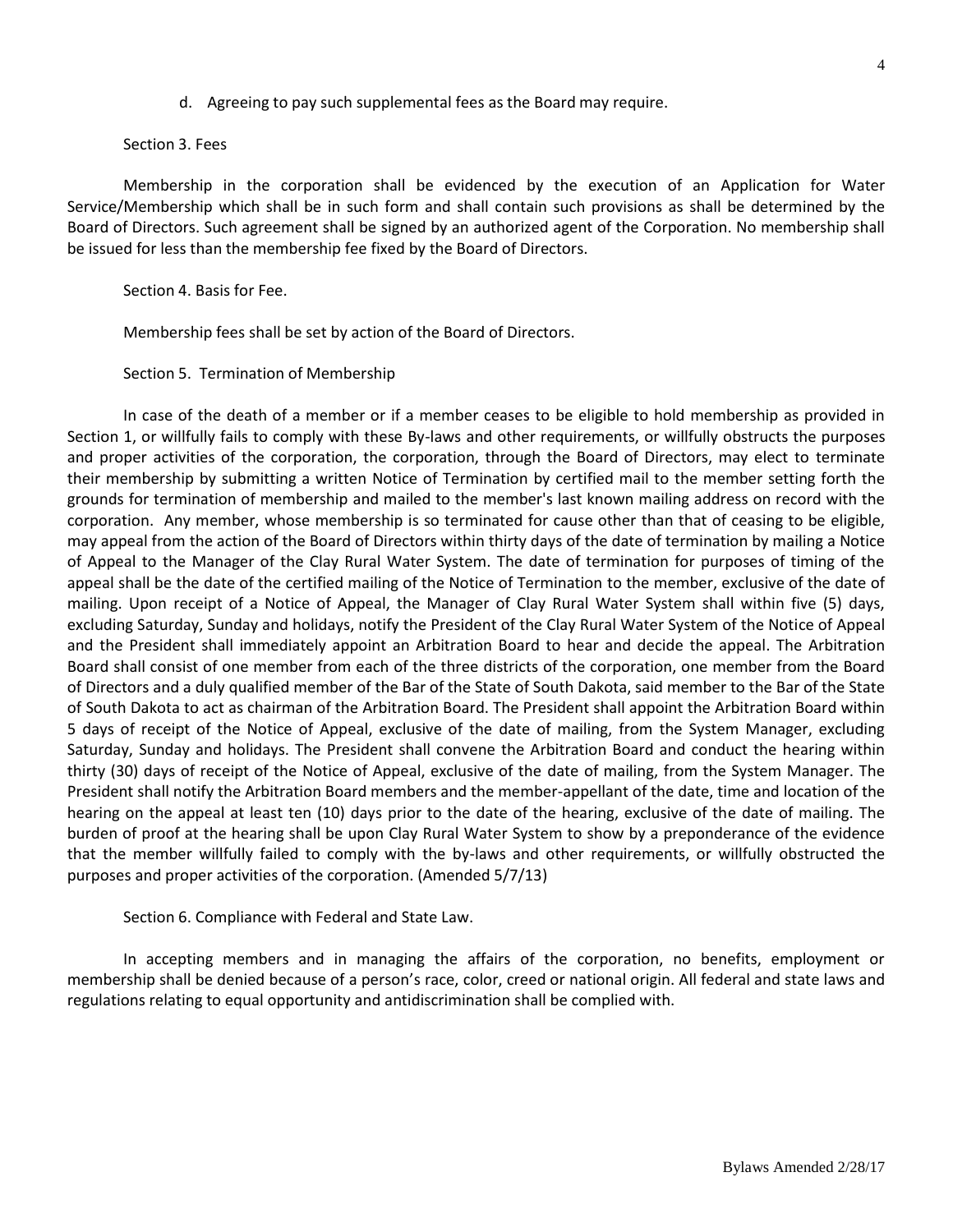#### **ARTICLE VII. MEETING OF MEMBERS**

Section 1. Annual Meeting.

The annual meeting of the members of this corporation shall be held within the counties of Clay or Union, State of South Dakota, during February through May in each year. The dates, times and locations of the annual meeting shall be determined by majority vote of the Board of Directors and may be changed from year to year. The Board of Directors has the discretion by majority vote to designate to hold an annual meeting at one central location at a specified time or hold the annual meeting at multiple locations in the corporation's service area during which the members shall have the opportunity to tour certain of the corporation's facilities and to vote on any matters presented by the Board of Directors, obtain a copy of the annual financial statement, the budget for the next fiscal year and the audit report for the previous fiscal year. (Amended 3/24/12)

Section 2. Special Meetings.

Special meeting of the members may be called at any time by (1) action of the Board of Directors or (2) by members of this corporation whenever a petition requesting such meeting is signed by at least five percent (5%) of the members and presented to the Secretary, or to the Board of Directors. The purpose of every special meeting shall be stated in the notice thereof, and no business shall be transacted thereat except such as is specified in the notice.

Section 3. Notice.

Notice of meetings of members of the Corporation may be given by a notice mailed to each member of record, directed to the address shown upon the books of the corporation, at least ten days prior to the meeting. Such a notice shall state the nature, time and place and purpose of the meeting, but no failure or irregularity of notice of any annual meeting, regularly held, shall affect any proceedings taken thereat. Any written notice required to be sent to any member pursuant to the provisions of chapter 47-22 to 47-28 of the South Dakota Codified Law, inclusive, or these bylaws, may be sent by any reasonable means of transmission, including, but not limited to, traditional mail, hand delivery, email or electronic facsimile.

Section 4. Quorum.

Those attending any meeting of the corporation either at an annual meeting in one central location at a specific time, or one of the open house format meetings held in various locations in the corporation's service area, or a meeting held by means of electronic communication, or a special meeting shall constitute a quorum for the transaction of business at any meeting, provided that the meeting was called and notice was provided to members in the manner provided for in the corporation's Articles of Incorporation and Bylaws. (Amended 3/24/12)

Section 5. Rules of Order.

All meetings of the members of this corporation and all meetings of the Board of Directors and any committees or sub-committees operating thereunder shall be conducted in accordance with Roberts Rules of Order except in such cases and under such circumstances as are specifically excepted by these By-laws. (Amended 2/9/77)

Section 6. Vote.

Bylaws Amended 2/28/17 Each member shall be entitled to only one vote upon each matter submitted to a vote at any meeting of the members. Voting by members other than members who are natural persons shall be allowed upon presentation to the Corporation, prior to or upon registration at each member meeting, of satisfactory certification entitling the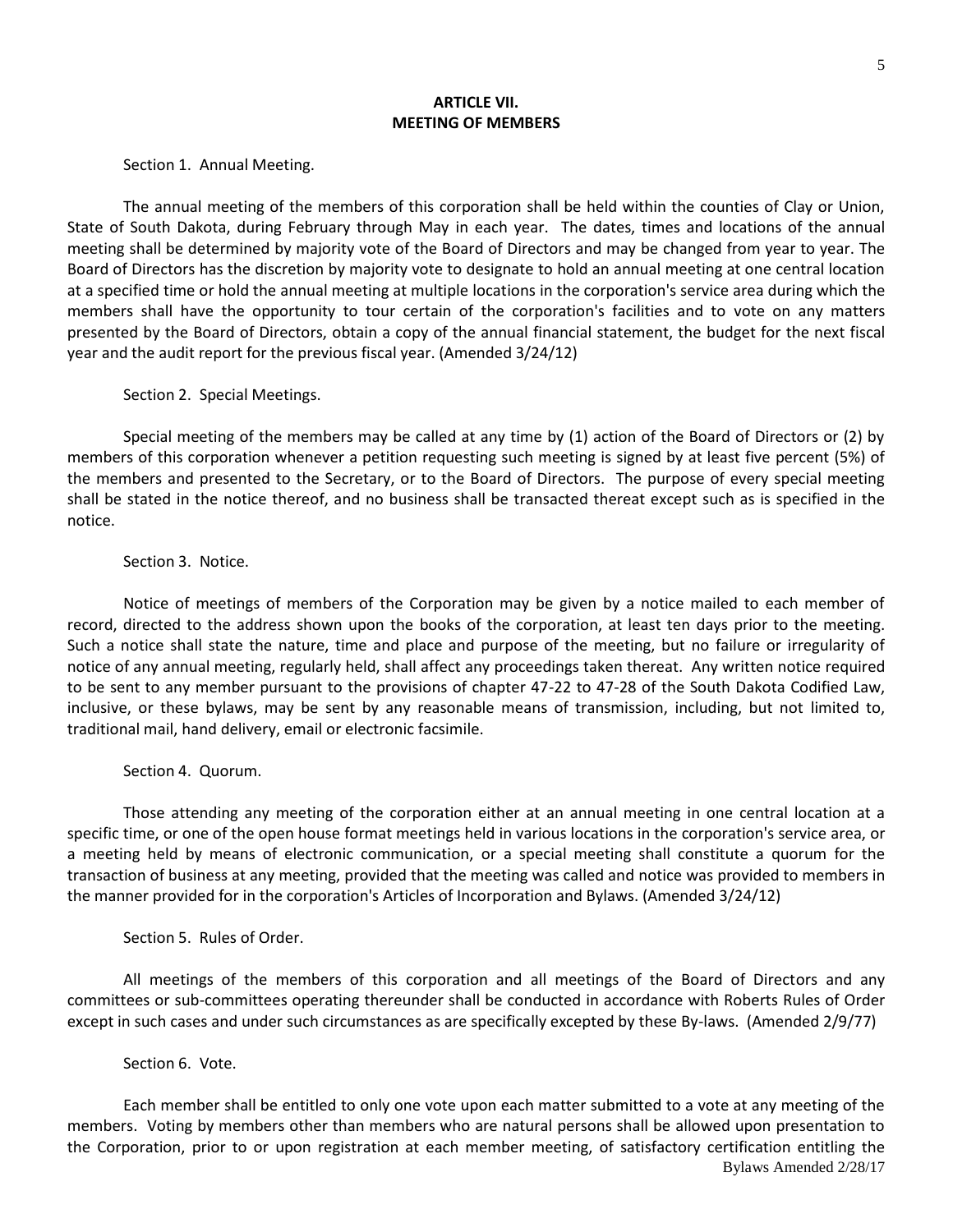person presenting the same to vote. At all meetings of the members, all questions shall be decided by a majority of the members voting thereon, except as provided by law or by the Corporations Articles of Incorporation of the Bylaws. Members may not cumulate their vote or vote by proxy. (Added 3/23/93) The Board of Directors shall have the option of allowing voting by mail supplemental to the right of voting in person on any matter submitted to a vote of the membership. In the event, such option is exercised, a ballot will be mailed to each member of record ten days in advance of the date the ballots are due. The ballot that is mailed to the member shall be mailed to the address of record maintained by the Corporation. The ballot shall contain a written statement of the matter submitted to the membership and shall specify the date the ballots are due to be returned to the election official and election committee. (Added 3/26/11)

Section 7. Voting by Members Without a Meeting.

The Board of Directors shall have the option of allowing system wide voting by mail and by electronic means by members supplemental to the right of voting in person on any manner submitted to a vote of the membership pursuant to the terms of South Dakota Codified Law 47-23-9 and without conducting a meeting. Any action that may be taken at any annual, regular, or special meeting of members may be taken without a meeting if the Corporation delivers a ballot to every member entitled to vote on the matter. The ballot shall contain a description of the proposed action; provide an opportunity to vote for or against or withhold a vote for, each proposed action; be delivered in the manner provided for in the Bylaws including, but not limited to, traditional mail, hand delivery, email or electronic facsimile; indicate the number of responses needed to meet the quorum requirements; state the percentage of approvals necessary to approve each matter other than election of directors; and specify the time by which a ballot must be received in order to be counted.

Section 8. Electronic Meeting of Members.

An annual or special meeting of members does not need to be held at a geographic location and may instead be held by any means of electronic communication which allows the members to read or hear the proceedings substantially concurrently with their occurrence, vote on matters submitted to them, pose questions, and make comments. The Board of Directors may by resolution provide for such an electronic meeting of the members.

# **ARTICLE VIII DIRECTORS**

Section 1. Composition.

The Board of Directors shall consist of nine members, as set forth below.

Section 2. Director Districts.

- a. For the purpose of the election of Directors, the System shall be divided into three districts by the Board of Directors. Each district shall be represented by three directors. The division of the districts shall be by township. (Amended 2/25/99).
- b. The Board of Directors shall review the membership in the districts annually and shall inform the members when notified of the annual meeting if there are any changes in district boundaries.

Section 3. Election Procedure.

Bylaws Amended 2/28/17 The Board of Directors shall be elected by the members from each of the three voting districts for a threeyear term. District Elections shall be held as close to the first Friday in March as is reasonably possible. Nominations and election of each director shall be made for each district only by members of each respective district. Before any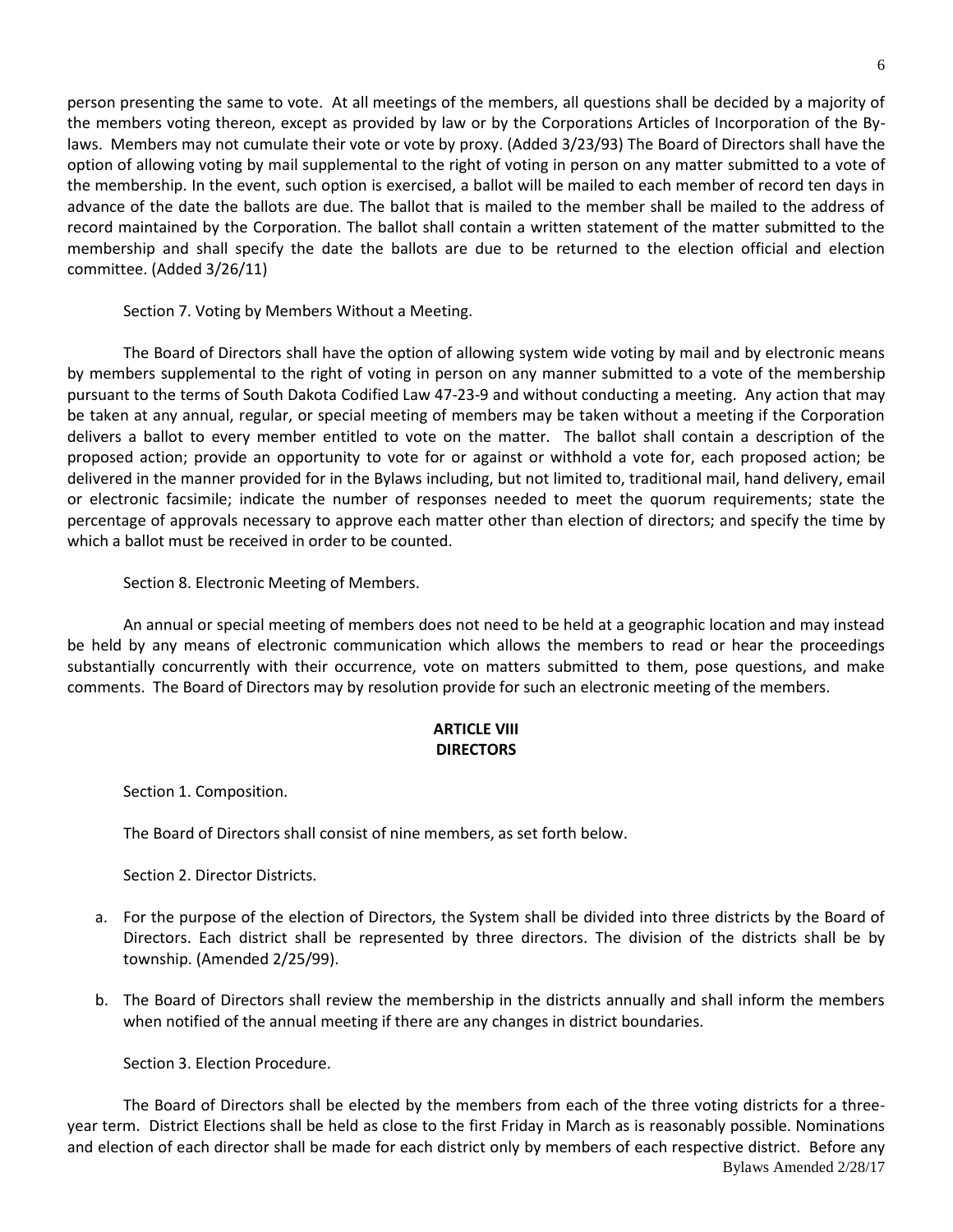member may be nominated, they must submit a Notice of Intent to Seek Nomination for Director Position form to the Corporation Office not less than twenty days before the scheduled respective district election. Upon receipt of such Notice of Intent, and having found the same to be in order, the Secretary shall post such Notice of Intent at the Corporation office not less than twenty days prior to the respective district election. The Secretary shall mail with the notice of the district election, at least ten days before the date of the election, a statement of the number of directors to be elected and the names and addresses of the candidates. No nominations from the floor, nor late filed Notices, shall be permitted at any district election wherein a Notice of Intent Form has been filed; in the event, no Notice of Intent Forms have been filed, the vacancy shall be filled by the Board of Directors. Only members present at the District Election at the time the Chairman of the Election Board calls the meeting to order will be eligible to vote in said election.

No person shall be eligible or remain a director or to hold any position of trust in the Corporation who is not a member and a bona fide resident in the area served by the Corporation; who was employed or whose spouse was employed by the Corporation during any time within the past five (5) years or is currently employed by the Corporation. Individuals certified to represent members other than natural persons shall not be eligible to serve on the Board of Directors.

Newly elected Directors shall take their seat on the Board of Directors at the regular monthly March Board of Directors meeting. (Amended 5/7/13)

It is the intent of the provisions of this chapter to procure a speedy and correct determination of the true and actual count of all ballots cast at any election of the members of the corporation or the Board of Directors of the corporation, which ballots are valid on their face, and all provisions of this Section shall be liberally construed to that end.

- a. For the purpose of conducting any and all elections of the members of this corporation and the Board of Directors, there shall be appointed an Election Board as follows:
	- 1. Any election of the members of the corporation: The President shall appoint one member from each of the three districts of the corporation, one member from the Board of Directors and a duly qualified member of the Bar of the State of South Dakota, said member of the Bar of the State of South Dakota to act as chairman of the Election Board. Members of the Election Board shall be eligible to vote in the election they are supervising if they are qualified as a member of that district. A majority of the Election Board members present shall constitute a quorum. (Amended 3/29/08)
	- 2. For an election of the Board of Directors: The President will select two members of the Board of Directors and a duly qualified member of the Bar of the State of South Dakota, said member of the Bar of the State of South Dakota to act as Chairman of the Election Board. Members of the Election Board shall be eligible to vote in the election they are supervising if they are qualified as a member of the Board of Directors. (Amended 3/14/91).
	- 3. For an election of the Board of Directors or for any other election of the members of the corporation: no election shall be held in any district wherein there is no question to be submitted to the voters or wherein there are no opposing candidates for any office. (Added 3/26/11)
	- 4. Where there are no opposing candidates the Election Board shall issue certificates of election of the nominees, if any, in the same manner as to successful candidates after election. (Added 3/26/11)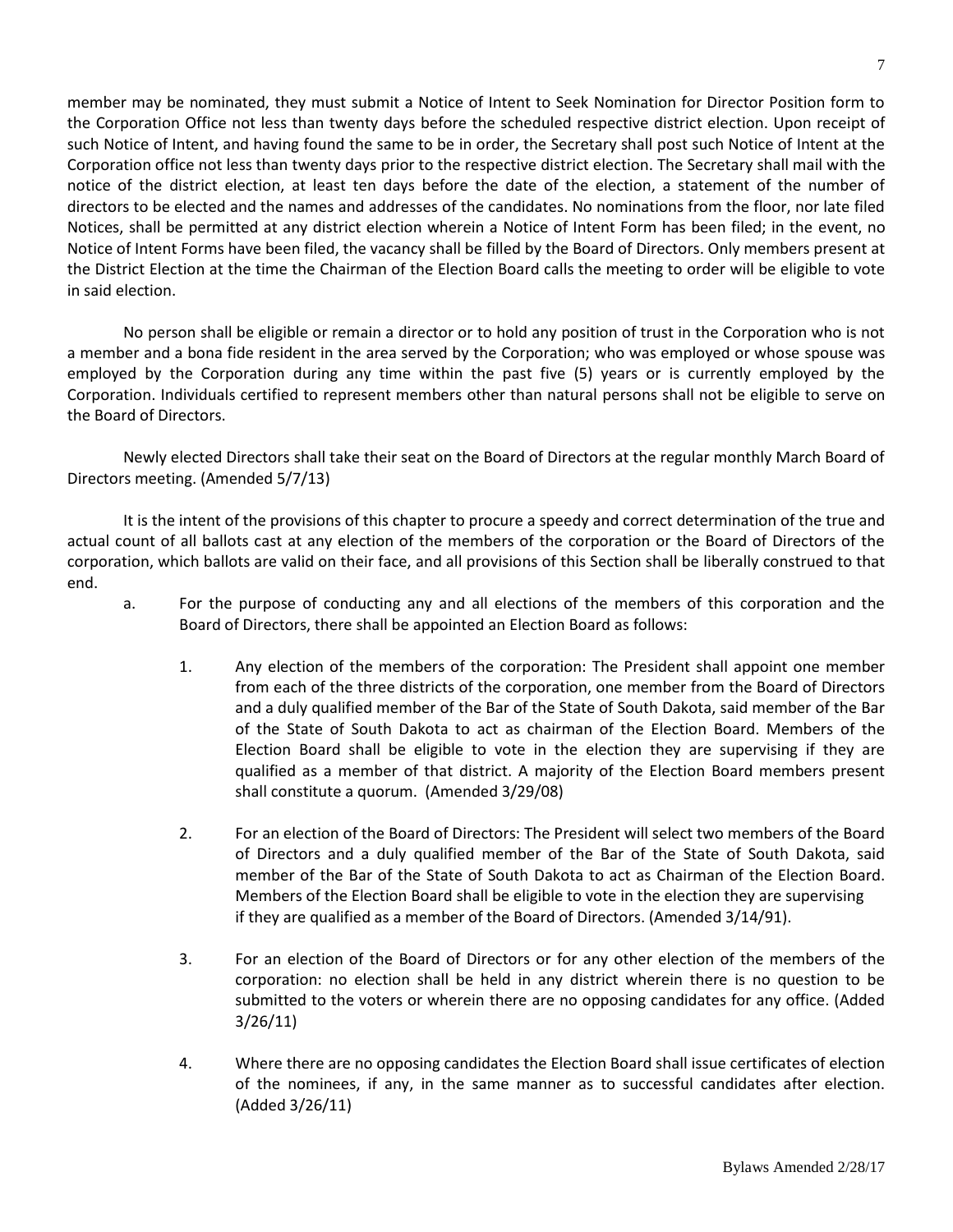- b. It shall be the duty of the Election Board to supervise and conduct the entire election proceedings of any election including the required notice of election of candidates, supervising the marking, filing, and counting of the official ballots or tallies, and the determination of the result of the voting. In the event that the election board shall determine that there was a tie vote in any election, they shall so certify and the results of the election shall be recounted as provided for under Section 3 (d) of this Article.
- c. If, within five (5) days after any election of the members of this corporation or the Board of Directors any three members of this corporation may file with the Officer in charge of the election a petition, duly verified by them, setting forth that they believe that the official returns from such election as to a specified candidate or as to a specified referred or submitted question are erroneous, the votes of such election as to the office or position specified or as to the question specified shall be recounted as provided for under Section 9 of this Article. (Amended 2/9/77).
- d. Whenever any recount has been requested as authorized under Section 3 (b) of this Article, the President of the board of Directors, or the Vice-President of the Board of Directors in case the requested recount is in the election of the President, shall immediately appoint a recount board which shall consist of a recount referee, who shall be a duly qualified member of the Bar of the State of South Dakota, and two members each from the three districts of the corporation.
- e. The presiding officer shall within 24 hours from receipt of a request or petition for recount as provided under Section 3 (c) of this Article give notice to the members of the recount board of their appointment to such board and the time and the place of the recount as prescribed to this Article, and, immediately after such appointment, he shall notify all candidates subject to recount of the names of the recount referee and the additional members of the recount board, and the time and place of the recount, which shall be within one week of the appointment of the recount board at the System office. Board members shall serve without compensation. Robert's Rules of Order shall apply with respect to all proceedings of the recount board. The recount shall proceed as expeditiously as reasonably possible until completed.
- f. Each candidate for any office, nomination, or position involved in any such recount may appear, personally or by a representative, and shall have full opportunity to witness the opening of all ballot boxes and the count of all ballots. If the recount is upon a referred or submitted question, any member of the corporation favoring either side as to such question may be present and represent such side who shall have full opportunity to witness the opening of all ballot boxes and the recount of all ballots.
- g. If any such candidate or any such representative, protests the ruling of such board as to any ballot, such ballot shall be adequately identified by the Board as an exhibit and segregated by the Board as a disputed ballot.
- h. At the conclusion of the recount, the undisputed ballot shall be returned to the ballot box and resealed, and the disputed ballots shall be securely sealed in a separate envelope. The recount board shall make a certificate, signed by at least 60 percent of such Board, setting forth the number of such disputed ballots and adequately identifying the envelope in which the same are sealed.
- i. The certificate as to the result of the recount and the certificate as the disputed ballots shall be returned to the election board and shall be preserved by the secretary of the Board of Directors as public records for at least one (1) year after such recount.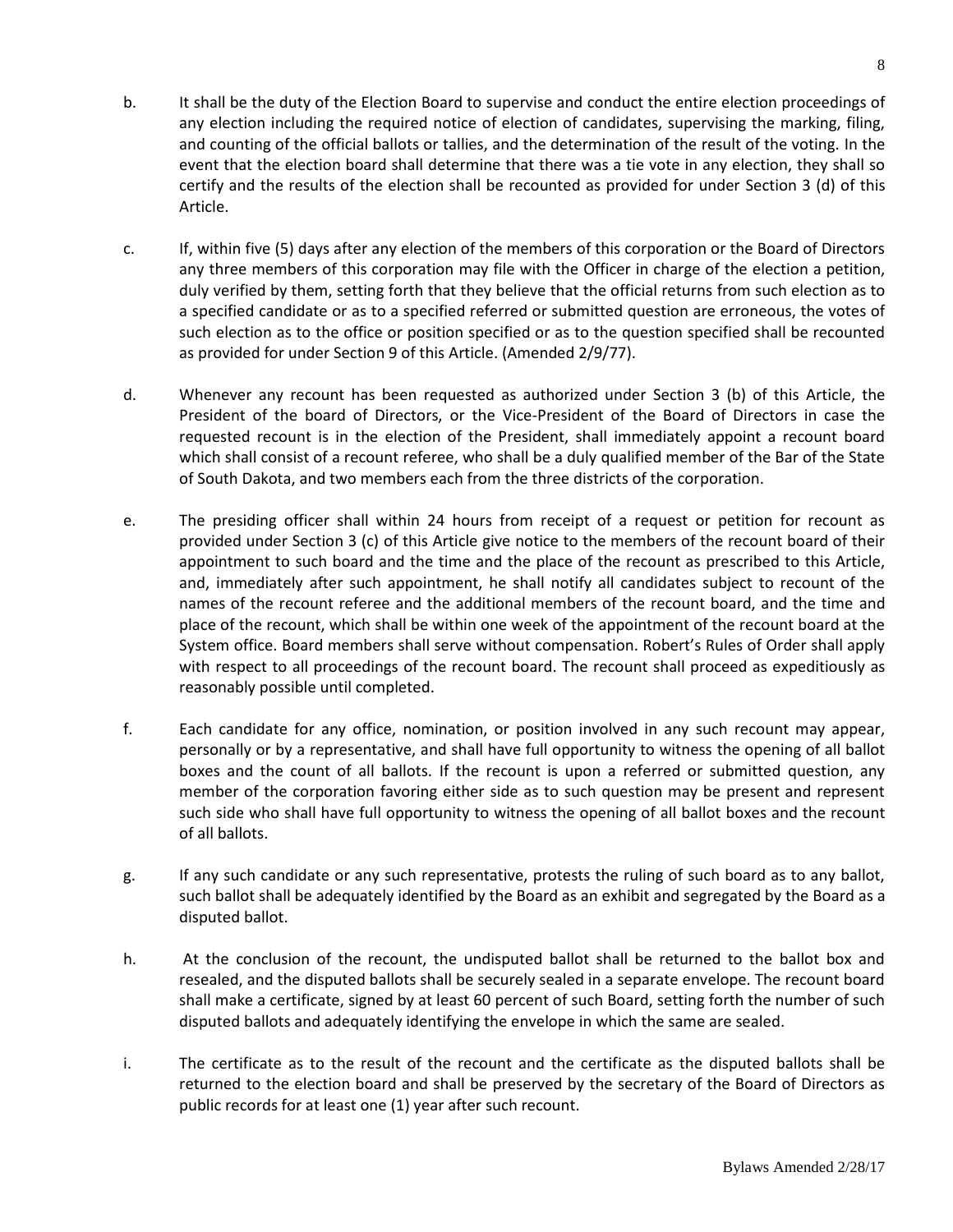- j. When the certified results of the recount have been returned to the election board, the result determined on such recount shall be included in the official canvass in lieu of the result as determined by the official returns as to said disputed election.
- k. When a tie vote between candidates is found to exist on the basis of any such recount, and by reason of such tie vote, it cannot be determined who has been nominated or elected, it shall be the duty of the election board to fix a time and place for the drawing of lots by such candidates involved in such tie vote, giving reasonable notice of such time and place to each such candidates, and the winner of such disputed election shall be determined in drawing of lots in the manner directed by such election board, and the certificate or certificates of nomination or election shall be issued accordingly.
- l. The results of the determination of the election made by the above stated recount procedure shall be final and binding upon all parties to any disputed election and shall be appealed from only by a writ of certiorari as provided by SDCL 12-21-47. (Amended – 2/9/77).

#### Section 4. Terms.

Directors shall not serve more than four full three year terms. (Amended 7/23/09)

Section 5. Compensation.

Subject to Paragraph XIV of the Articles of Incorporation, compensation of officers may be fixed at any regular or special meeting of the members of the corporation.

### Section 6. Removal.

Officers and directors may be removed from office in the following manner: Any member, officer of director may present charges against a director or officer by filing them in writing with the secretary of the corporation. If presented by a member, the charges must be accompanied by a petition signed by ten percent (10%) of the members of the corporation. Such removal shall be voted on at the next regular or special meeting of the members and shall be effective if approved by a vote of a majority of those voting if a quorum is present. The director or officer against whom such charges have been presented shall be informed, in writing, of such charges at least twenty (20) days prior to the meeting, and shall have the opportunity at such meeting to be heard in person or by counsel and to present witnesses; and the person or persons presenting such charges against him shall have the same opportunity. If the removal of a director is approved, such action shall also vacate any other office held by the removed director in the corporation. A vacancy in the board thus created shall immediately be filled by a vote of a majority of the members present and voting at such meeting. A vacancy in any office thus created shall be filled by the board of directors from among their number so constituted after the vacancy in the board has been filled. For the purpose of this section, the President of the Board of Directors shall be in charge of the meeting and shall designate someone from the Board of Directors to act as recorder to record, in detail, all remarks, and testimony and to accept and file all papers, documents and other pertinent items relating to the matter of removal of the director. If the director who is sought to be removed is the President, then the Vice-President shall be in charge.

## Section 7. Vacancy.

If the position of Director should become vacant for any cause, the Board of Directors may choose a successor from the members of the District where the vacancy exists, who shall serve to the next regularly scheduled District election. The member elected shall serve for the remainder of the un-expired term as provided in the Bylaws. (Amended 3/24/07)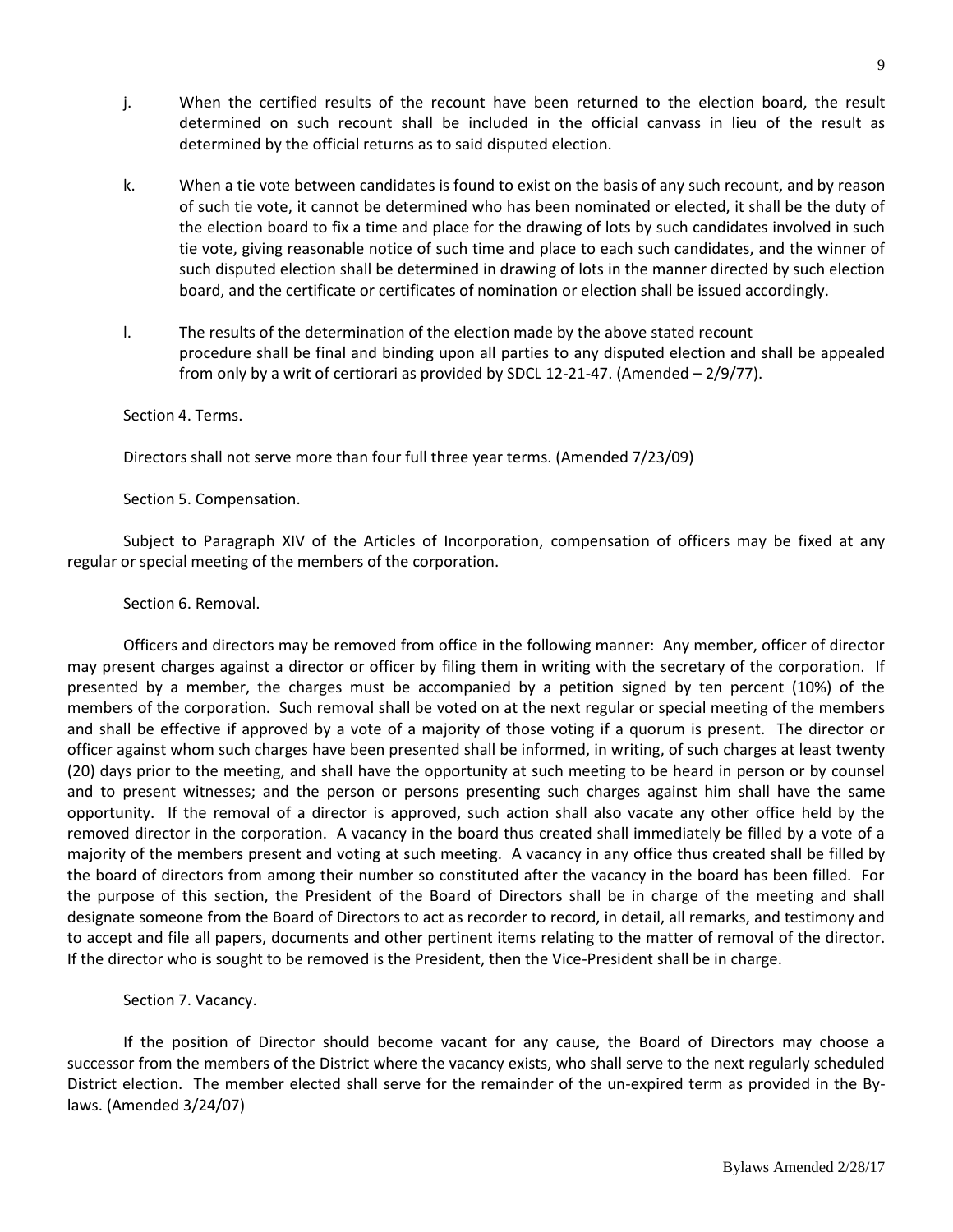### **ARTICLE IX MEETING OF DIRECTORS**

Section 1. Regular Meetings.

A regular meeting of the Board of Directors shall also be held monthly at such time and place in Clay or Union County, South Dakota, as the Board of Directors may provide by resolution. Such regular monthly meeting may be held without notice other than such resolution fixing the time and place thereof. (Amended 7/23/09)

Section 2. Special Meetings.

Special meetings of the Board of Directors may be called by the President or by any three directors and it shall thereupon be the duty of the Secretary to cause notice of such meeting to be given as hereinafter provided. The President of the directors calling the meeting shall fix the time and place, for the holding of the meeting. Special meetings, upon proper notice as otherwise provided in Section 3 may also be held via telephone conference call, without regard to the actual location of the directors at the time of such a telephone conference meeting, if all the directors consent thereto.

Section 3. Notice of Director's Meetings.

Written notice of the time, place and purpose of any special meeting of the Board of Directors shall be delivered to each director not less than five days previous thereto either personally or by mail, by or at the direction of the Secretary, or upon a default in duty by the Secretary, by the President or the directors calling the meeting. If mailed, such notice shall be deemed to be delivered when deposited in the United States mail addressed to the director at his address as it appears on the records of the Corporation, with postage thereon prepaid. The attendance of a director at any meeting of the Board shall constitute a waiver of notice of such meeting unless such attendance shall be for the express purpose of objecting to the transaction of any business, or of one or more items of business, on the ground that the meeting shall not have been lawfully called or convened. Any written notice required to be sent to any member of the Board of Directors pursuant to the provisions of chapter 47-22 to 47-28 of the South Dakota Codified Law, inclusive, of these bylaws, may be sent by any reasonable means of transmission, including, but not limited to, traditional mail, hand delivery, email or electronic facsimile.

Section 4. Quorum.

A majority of the Board of Directors shall constitute a quorum, provided, that if less than such majority of the directors is present at said meeting, a majority of the director's present may adjourn the meeting from time to time; and provided further, that the Secretary shall notify any absent directors of the time and place of such adjourned meeting. The act of the majority of the director's present at a meeting at which a quorum is present shall be the act of the Board of Directors. (Added 3/20/97)

Section 5. Electronic Meeting of Board of Directors.

An annual or special meeting of the Board of Directors does not need to be held at a geographic location and may instead be held by any means of electronic communication which allows the Directors to read or hear the proceedings substantially concurrently with their occurrence, vote on matters submitted to them, pose questions, and make comments. The Board of Directors may by resolution provide for such an electronic meeting of the Board of Directors.

Section 6. Action by Board of Directors Without Meeting by Written Unanimous Consent.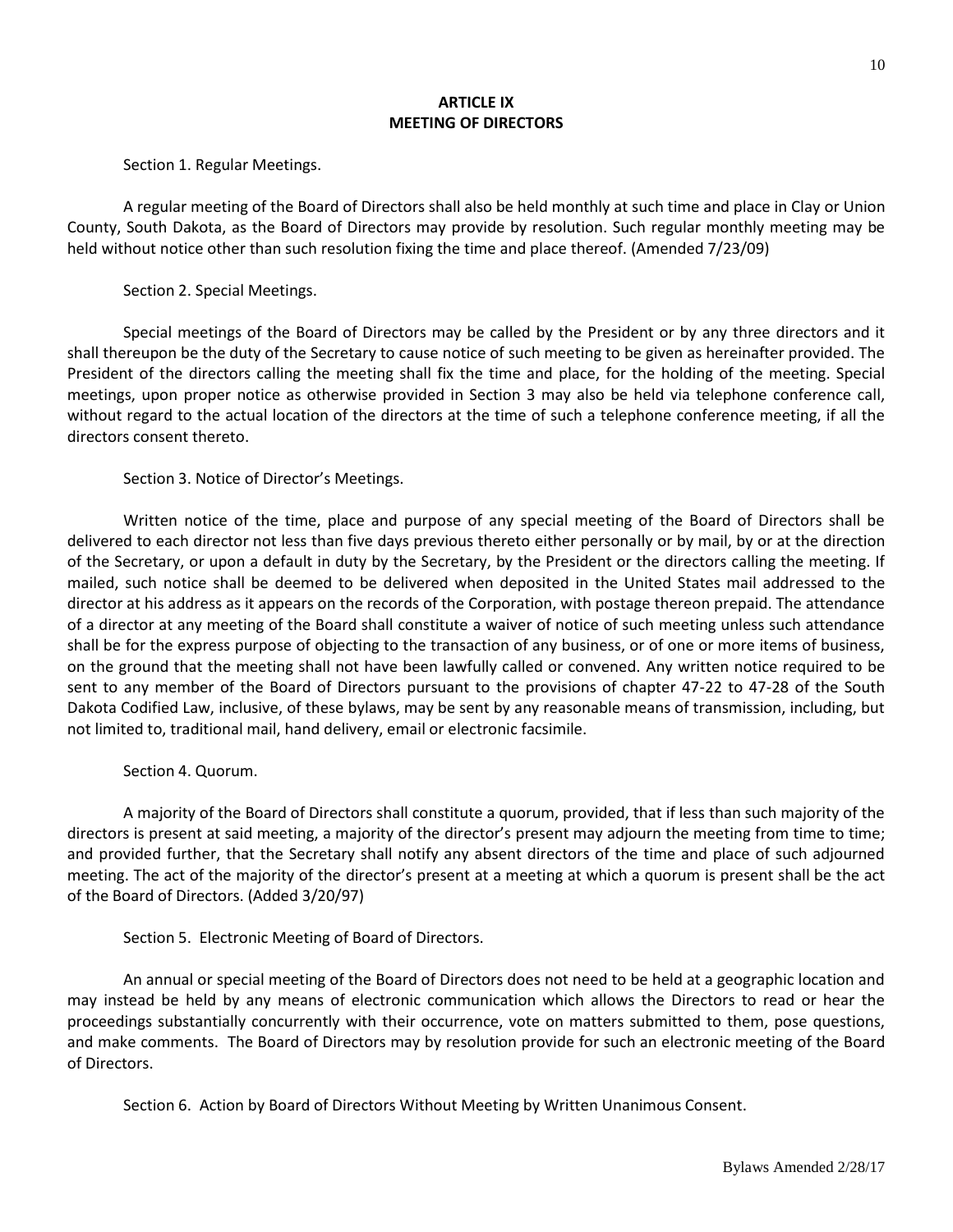Any action required by chapters 47-22 to 47-28 of the South Dakota Codified Law, inclusive, to be taken at a meeting of the Board of Directors of the Corporation, or any action that may be taken by the Board of Directors of the Corporation, may be taken without a meeting if a consent in writing, setting forth the action so taken shall be signed by all the members entitled to vote with respect to the subject matter thereof. Such written consent and signature may be transmitted by any reasonable means including, but not limited to traditional mail, hand delivery, email, or electronic facsimile.

## **ARTICLE X OFFICERS**

Section 1. Officers.

The officers of the Corporation shall be elected from the members of the Board of Directors and shall be a President, Vice-President, Secretary, Treasurer and such other officers as may be determined by the Board of Directors from time to time. The offices of Secretary and of Treasurer may be held by the same person.

Section 2. Election.

The officers shall be elected annually, by and from the Board of Directors, at the regular monthly board meeting held in March. A vacancy in any office shall be filled by the Board of Directors for the unexpired term.

Section 3. Vacancy.

If the position of any Officer should become vacant for any cause, the Board of Directors may choose a successor from amongst the remaining members of the Board of Directors.

### **ARTICLE XI. DUTIES OF OFFICERS**

Section 1. Duties of President.

The President shall preside over all meetings of the corporation and the Board of Directors, call special meetings of the Board of Directors, perform all acts and duties usually performed by an executive and presiding officer, and sign all papers of the corporation as he may be authorized or directed to sign by the Board of Directors, provided the Board of Directors may authorize any person to sign any or all checks, contracts and other instruments in writing on behalf of the corporation. The President shall perform such other duties as may be prescribed by the Board of Directors. (Amended 3/17/01)

Section 2. Duties of the Vice-President.

In the absence or disability of the President, the Vice-President shall perform the duties of the President provided, however, that in case of death, resignation or disability of the President, the Board of Directors may declare the office vacant and elect his successor.

Section 3. Duties of the Secretary-Treasurer.

Bylaws Amended 2/28/17 The Secretary-Treasurer shall keep a complete record of all meetings of the corporation and of the Board of Directors and shall have general charge and supervision of the books and records of the corporation. He shall sign all such papers pertaining to the corporation as he may be authorized or directed to do so by the board of Directors. He shall serve all notices required by law and by these By-laws and shall make a full report of all matters and business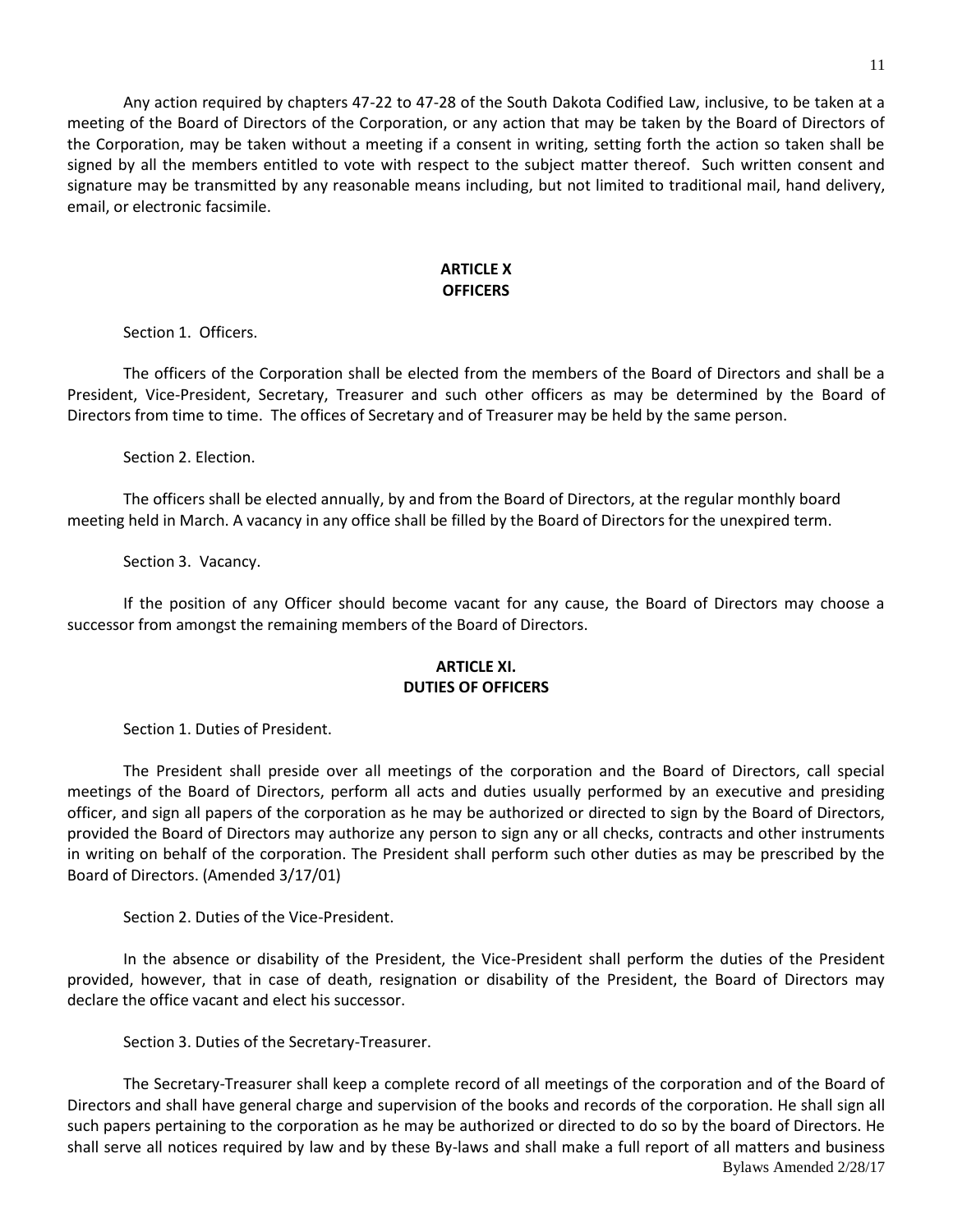pertaining to his office to the members at the annual meeting. He shall keep the corporate seal and membership, records of the corporation, complete and countersign and affix said corporate seal to all papers requiring seal. He shall keep a proper membership record, showing the name of each member of the corporation and date of issuance, surrender, cancellation or forfeiture. He shall make all reports required by law and shall perform such other duties as may be required of him by the corporation or the Board of Directors. Upon the election of his successor, the Secretary-Treasurer shall turn over to him all books and other property belonging to the corporation that he may have in his possession. He shall also perform such duties with respect to the finances of the corporation as may be prescribed by the Board of Directors. (Amended 3/17/01)

# **ARTICLE XII. BOARD OF DIRECTORS DUTIES**

The Board of Directors, subject to the restrictions of the law, the Articles of Incorporation, and By-laws, shall exercise all of the powers of the association; and, without prejudice to or limitation upon their general powers, it is hereby expressly provided that the Board of Directors shall have, and are hereby given full power and authority (to be exercised by resolution by a majority vote of the Directors) in respect to the matters and as hereinafter set forth.

- a. To pass upon the qualifications of members and to cause to approve membership. (Amended 3/17/01)
- b. To select and appoint all officers, agents or employees of the corporation or remove such agents or employees of the corporation for just cause, prescribe such duties and designate such powers as may not be inconsistent with these By-laws, fix their compensation and pay for faithful services.
- c. To borrow from any source, money, goods or services and to make and issue notes and other negotiable and transferable instruments, mortgages, deeds of trust and trust agreements and to do every act and thing necessary to effectuate the same.
- d. To prescribe, adopt and amend, from time to time such equitable uniform rules and regulations as, in their discretion, may be deemed essential or convenient for the conduct of the business and affairs of the corporation and the guidance and control of its officers and employees, and to prescribe adequate penalties for the breach thereof.
- e. To order, at least once each year, an audit of the books and accounts of the corporation by a competent public auditor or accountant. The report prepared by such auditor or accountant shall be submitted to the members of the corporation at their annual meeting.
- f. To fix the charges to be paid by each member for services rendered by the corporation to him, the time of payment and the manner of collection, and the Board may establish one or more classes of users and shall not discriminate within the class.
- g. To require all officers, agents and employees charged with responsibility for the custody of any of the funds of the corporation to give adequate bonds, the cost thereof to be paid by the corporation, and it shall be mandatory upon the Directors to so require.
- h. To select one or more banks to act as depositories of the funds of the corporation and to determine the manner of receiving, depositing, and disbursing the funds of the corporation and the form of checks and the person or persons by whom the same shall be signed, with the power to change such banks and the person or persons signing such checks.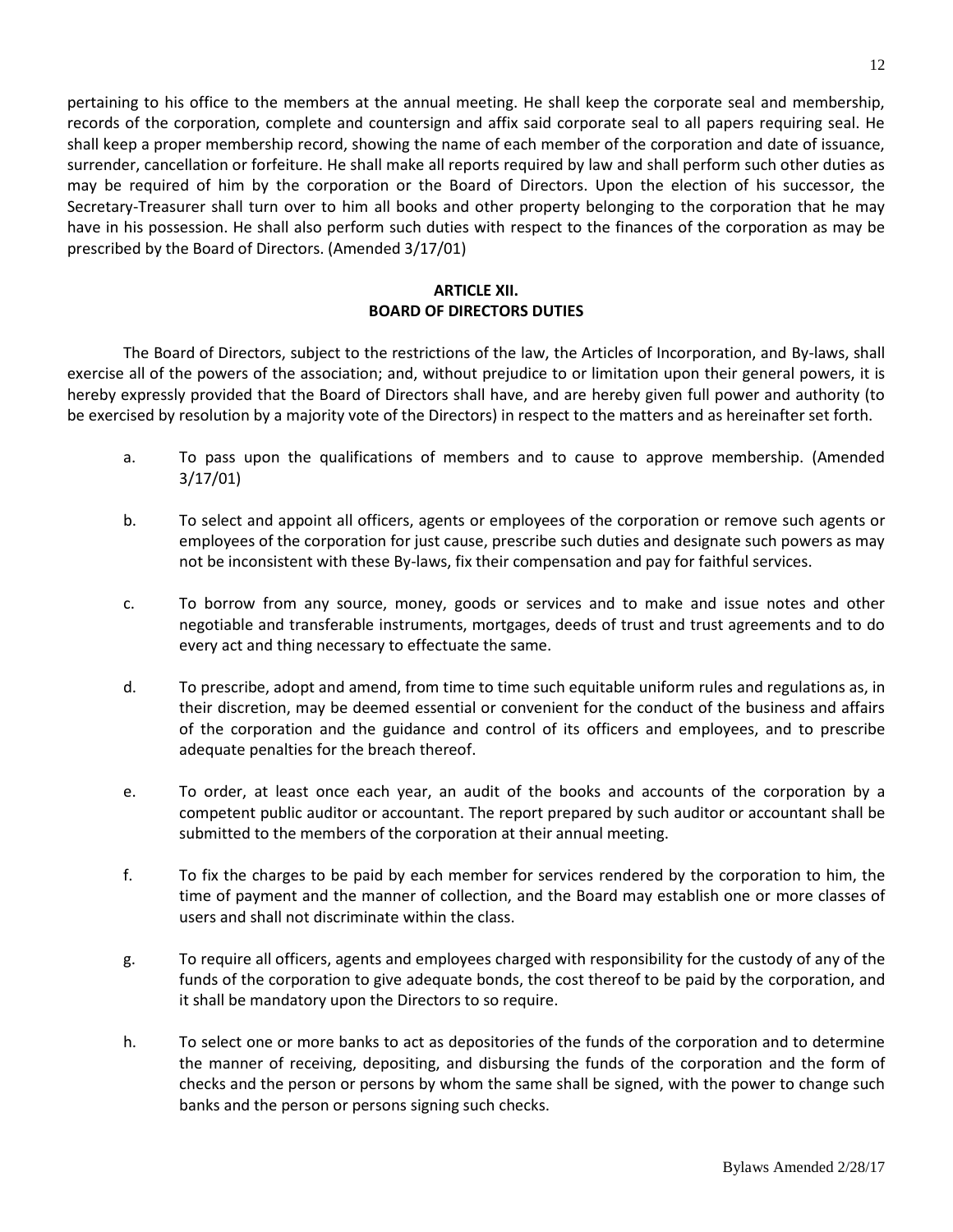i. To levy assessments upon the members of the corporation. Notice of assessments so levied by the Board of Directors shall be mailed to each member at the address shown in the books of the corporation, at least thirty (30) days prior to the final due date for payment thereof. In the event, any assessment is not paid when due, the Board of Directors shall have the option to either declare the delinquent membership forfeited, or to bring suit in a court of competent jurisdiction for recovery of the amount of the delinquent assessments as a contract obligation, upon giving the delinquent member thirty (30) days written notice by mail at the address shown in the books of the corporation, of the intended action, if payment is not made prior to that time.

# **ARTICLE XIII. DUTIES OF CORPORATION AND MEMBERS**

Section 1. Distribution System.

The corporation will install, maintain and operate a main distribution pipeline or lines from the source of the water supply and service lines from the main distribution pipeline or lines to each member of the corporation, at which points, designated as delivery points, meters to be purchased, installed, owned and maintained by the corporation shall be placed. The corporation will also install a cut-off valve in each service line from its main distribution line or lines, such cut-off valve to be owned and maintained by the corporation, and to be installed on some portion of the service line owned by the corporation. The corporation shall have the sole and exclusive right to use such cut-off valve to turn it on and off.

Section 2. Service line.

Each member shall be entitled to a service line or line for which he shall pay a fee fixed by the Board of Directors. The water delivered through such service lines will be metered.

Section 3. Water Rates.

The Board of Directors shall determine the water rate to be charged each member, and shall notify each member of the amount of such charges and the dates for the payment thereof. The Board of Directors shall determine whether members shall be charged a connection fee, and the amount of the fee. A member to be entitled to the delivery of water shall pay such charges at the office of the corporation at or prior to the dates fixed by the Board of Directors. The failure to pay water charges duly imposed shall result in penalties to be determined by the Board of Directors.

Section 4. Application.

The Board of Directors shall be authorized to require each member to enter into an Application for Water Service/Membership which shall embody the principles set forth in the foregoing sections of this article.

#### Section 5. Shortage of Water.

Bylaws Amended 2/28/17 In the event the total water supply shall be insufficient to meet all of the needs of the members or in the event there is a shortage of water, the corporation may prorate the water available among the various members on such basis as is deemed equitable by the Board of Directors, and may also prescribe a schedule of hours covering use of water for commercial, agricultural or industrial purposes; provided, that if at any time the total water supply shall be insufficient to meet all of the needs of the members for domestic, livestock, commercial, agricultural or industrial purposes, the corporation must first satisfy all of the reasonable needs of the members for domestic purposes before supplying any water for livestock purposes and must satisfy all of the needs of all of the members for domestic and livestock purposes before supplying any water for commercial or industrial purposes; and, provided further, that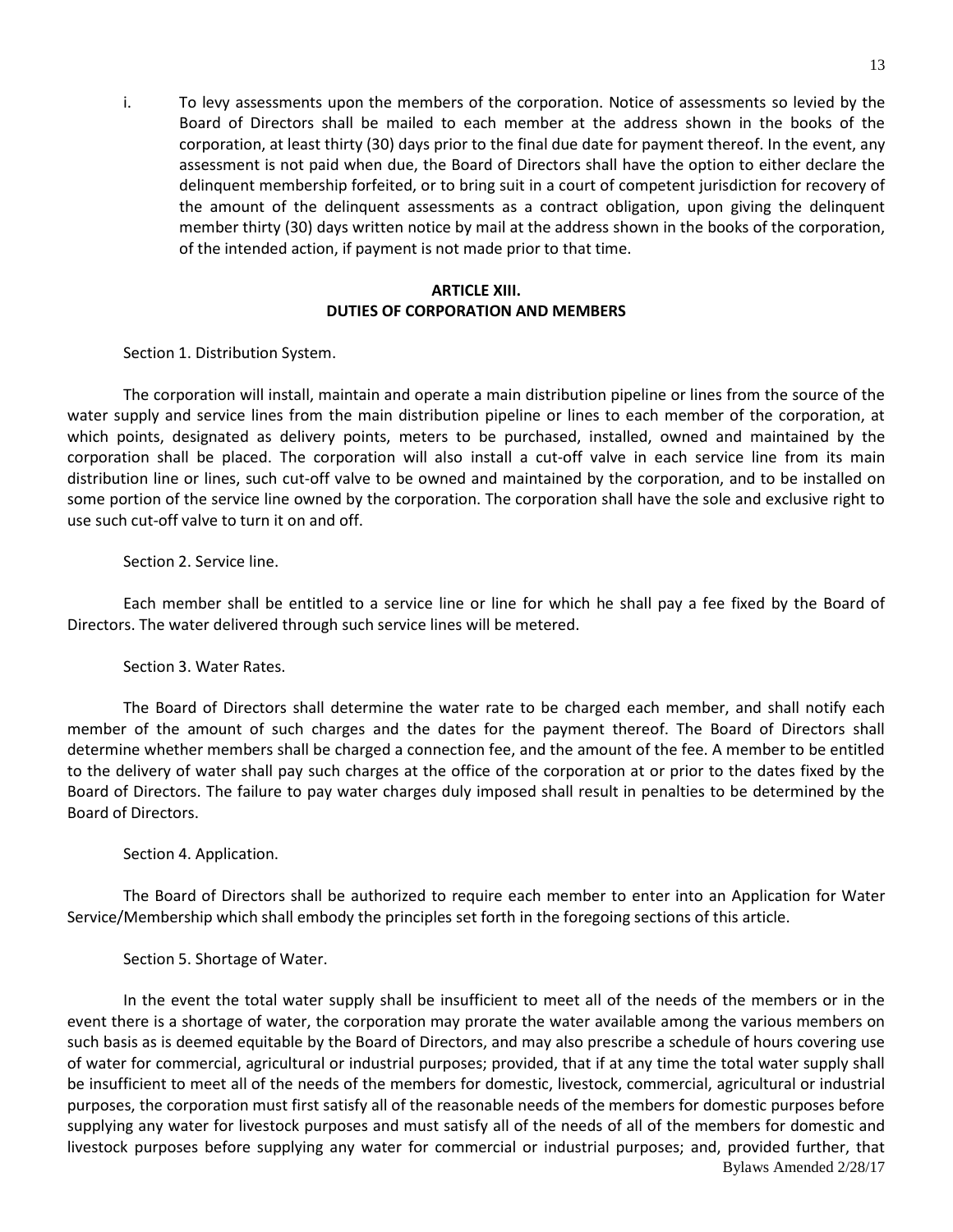where a members has more than one service line, the corporation may cut off the flow of water to the non-domestic service lines until such time as the supply of water from the system is sufficient to meet the needs of all of the members for domestic, livestock, and garden purposes. During such periods of shut-off of additional service lines there shall be no minimum fee charged to the members having such additional service lines and the cost, if any, of resuming the flow of water to such additional service lines shall be borne by the corporation.

Section 6. Books and Records of Proceedings and Members.

The corporation shall keep current and complete books and records of account and shall keep minutes of the proceedings of its members, Board of Directors and Committees having any authority of the Board of Directors; and shall keep at its principal office a record of the names and addresses of its members entitled to vote. The records required by this section may be kept in electronic format.

## **ARTICLE XIV. AMENDMENTS**

Section 1. These By-laws may be repealed or amended by a vote of a majority of the members present at any regular meeting of the corporation, or at any special meeting of the corporation called for that purpose, except that the members shall not have the power to change the purposes of the corporation so as to decrease its rights and powers under the laws of the state, or to waive any requirement of bond or other provision for the safety and security of the property and funds of the corporation or its members, or to deprive any member of rights and privileges then existing, or so to amend the By-laws, as to effect a fundamental change in the policies of the corporation. Notice of any amendment to be made at a special meeting of the members must be given at least ten (10) days before such meeting and must set forth the amendments to be considered.

Original Bylaws approved by majority action of the Board of Directors of the Clay Rural Water System, Inc., on March 1, 1976.

## **APPENDIX A ADOPTED 1/12/77**

Article V, Section 1 of the By-laws of the Clay Rural Water System, Inc. shall be amended to read:

This corporation shall be governed by a Board of Directors consisting of nine members to be elected by the members of the corporation at the first regular annual meeting in 1978 and at each annual meeting thereafter as set forth in Article VIII of these By-laws. Such board shall meet immediately after the adjournment of the annual meeting of the members and organize by electing a President, Vice-President, Secretary and Treasurer from their own number.

## **APPENDIX B ADOPTED 2/9/77**

Article VII of the By-laws of the Clay Rural Water System, Inc. shall be amended by adding the following new Section #6.

Section 6. All meetings of the members of this corporation and all meetings of the Board of Directors and any committees or sub-committees operating thereunder shall be conducted in accordance with Roberts Rules of Order except in such cases and under such circumstances as are specifically excepted by these By-laws.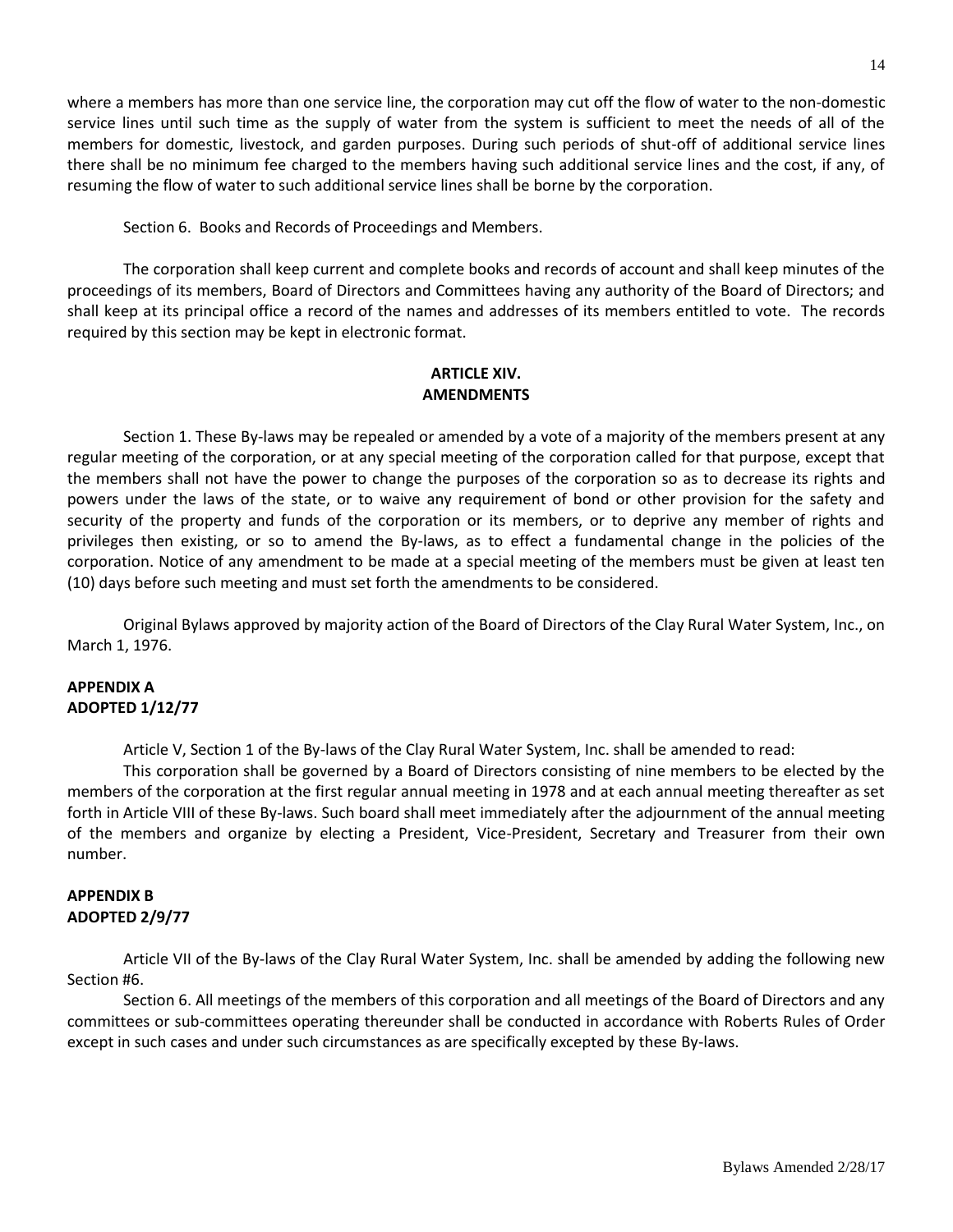# **APPENDIX C ADOPTED 2/9/77**

Article VIII of the By-laws of the Clay Rural Water System, Inc. shall be amended by adding the following new Section #8 and Section #9.

Section 8:

- a. It is the intent of the provisions of this chapter to procure a speedy and correct determination of the true and actual count of all ballots cast at any election of the members of the corporation or the Board of Directors of the corporation, which ballots are valid on their face, and all provisions of this Section shall be liberally construed to that end.
- b. For the purpose of conducting any and all elections of the members of this corporation and the Board of Directors, there shall be appointed an Election Board as follows:
	- (1) Any election of the members of the corporation: The President shall appoint one member from each of the three districts of the corporation, one member from the Board of Directors and a duly qualified member of the Bar of the State of South Dakota, said member of the Bar of the State of South Dakota to act as Chairman of the Election Board.
	- (2) For an election of the Board of Directors: The President will select two members of the Board of Directors and a duly qualified member of the Bar of the State of South Dakota, said member of the Bar of the State of South Dakota to act as Chairman of the Election Board.
- c. It shall be the duty of the Election Board to supervise and conduct the entire election proceedings of any election including the required notice of election, preparation and distribution of ballots, conduct the nomination and determination of candidates, supervising the marking, filing, and counting of the official ballots or tallies, and the determination of the result of the voting. In the event that the Election Board shall determine that there was a tie vote in any election, they shall so certify and the results of the election shall be recounted as provided for under Section 9 of this Article.
- d. If, within, five days after any election of the members of this corporation or the Board of Directors any three members of this corporation file with the Officer in charge of the election a petition, duly verified by them, setting forth that they believe that the official returns from such election as to a specified candidate or as to a specified referred or submitted question are erroneous, the votes of such election as to the office or position specified or as to the question specified shall be recounted as provided for under Section 9 of this Article.

#### Section 9:

- a. Whenever any recount has been requested as authorized under Section 8 of this Article, the President of the Board of Directors, or the Vice-President of the Board of Directors in case the requested recount is in the election of the President, shall immediately appoint a recount board which shall consist of a recount referee, who shall be a duly qualified member of the Bar of the State of South Dakota, and two members each from the three districts of the corporation. If the disputed election is for a position on the Board of Directors, then each candidate shall select one of the members so appointed from his district. If the dispute involves more than two candidates, each candidate shall have the right to designate one member on the recount board. All members of the recount board shall act in good faith and impartially with regard to their powers and duties under this article.
- Bylaws Amended 2/28/17 b. The presiding officer shall within 24 hours from receipt of a request or petition for recount as provided under Section 7 of this Article give notice to the members of the recount board of their appointment to such board and the time and the place of the recount as prescribed in this Article,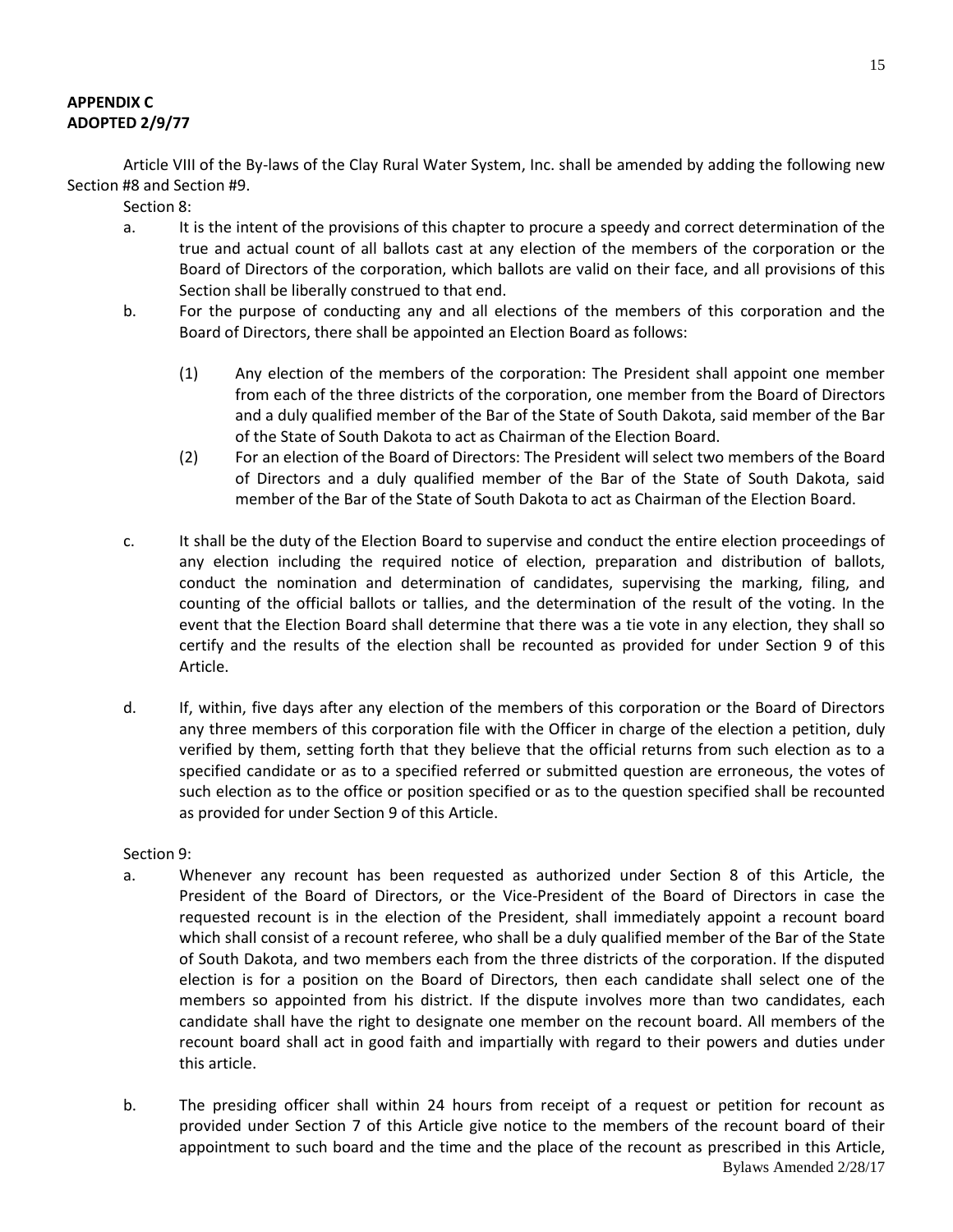and, immediately after such appointment, he shall notify all candidates subject to recount of the names of the recount referee and the additional members of the recount board, and the time and place of the recount.

- c. There shall be no compensation or expenses paid to any member of the recount board.
- d. Upon receiving notice that a recount is to be conducted and the appointment of the recount board, the recount board shall convene in the business office of the corporation or a designated alternate location, within 72 hours from receipt of notice of the appointment of the recount board at 10:00 o'clock a.m. and shall proceed with the recount.
- e. All questions arising on such recount shall be determined by majority vote of such board, and at least one member from each district and the referee or a person duly appointed by said referee, must be present at all times.
- f. It shall be the duties of any person or official having custody of the ballot boxes containing the ballots to be recounted to produce the same before such board for the purpose of such recount upon notice so to do the recount referee.
- g. The recount shall proceed as expeditiously as reasonably possible until completed.
- h. Each candidate for any office, nomination, or position involved in any such recount may appear, personally or by a representative, and shall have full opportunity to witness the opening of all ballot boxes and the count of all ballots. If the recount is upon a referred or submitted question, any member of the corporation favoring either side as to such question may be present and represent such side who shall have full opportunity to witness the opening of all ballot boxes and the recount of all ballots.
- i. If any such candidate or any such representative, protests the ruling of such board as to any ballot, such ballot shall be adequately identified by the Board as an exhibit and segregated by the Board as a disputed ballot.
- j. At the conclusion of the recount, the undisputed ballot shall be returned to the ballot box and resealed, and the disputed ballots shall be securely sealed in a separate envelope. The recount board shall make a certificate, signed by at least 60 percent of such Board, setting forth the number of such disputed ballots and adequately identifying the envelope in which the same are sealed.
- k. The certificate as to the result of the recount and the certificate as the disputed ballots shall be returned to the election board and shall be preserved by the secretary of the Board of directors as public records for at least one year after such recount.
- l. When the certified results of the recount have been returned to the election board, the result determined on such recount shall be included in the official canvass in lieu of the result as determined by the official returns as to said disputed election.
- m. The determination, as provided in this section, of a corrected and changed result upon a recount as to any nomination or election or referred or submitted question shall have the effect of superseding and rendering null and void the result as found upon the original canvass.
- Bylaws Amended 2/28/17 n. When a tie vote between candidates is found to exist on the basis of any such recount, and by reason of such tie vote, it cannot be determined who has been nominated or elected, it shall be the duty of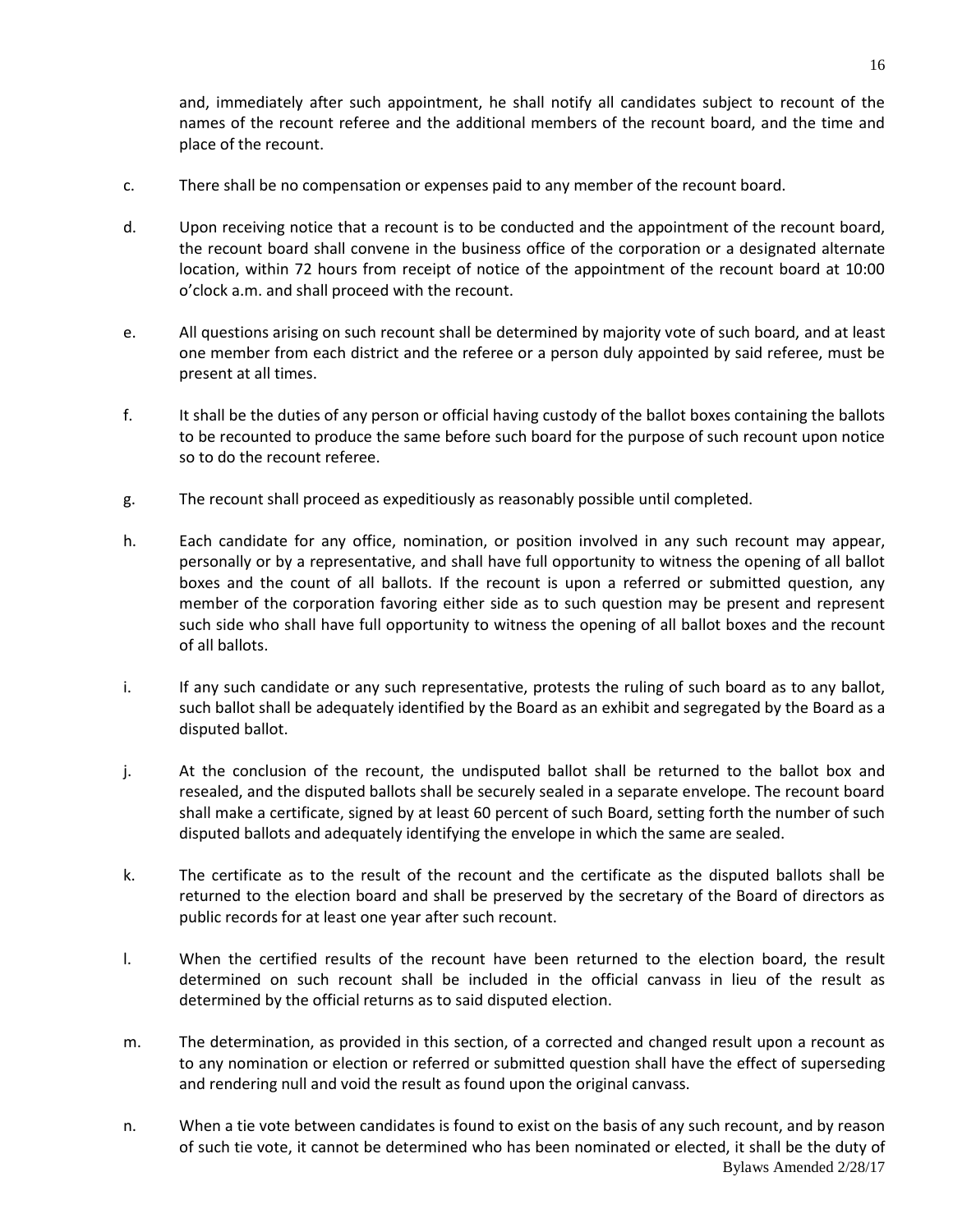the election board to fix a time and place for the drawing of lots by such candidates involved in such tie vote, giving reasonable notice of such time and place to each such candidates, and the winner of such disputed election shall be determined by drawing of lots in the manner directed by such election board, and the certificate or certificates of nomination or election shall be issued accordingly.

o. The results of the determination of the election made by the above stated recount procedure shall be final and binding upon all parties to any disputed election and shall be appealed from only by a writ of certiorari as provided by SDCL 12-21-47.

### **APPENDIX D ADOPTED 12/14/77**

Article V, Section 1 of the By-laws of the Clay Rural Water System, Inc. shall be amended to read:

This corporation shall be governed by a Board of Directors consisting of nine members to be elected by the members of the corporation at the first annual meeting in 1979 and at each annual meeting thereafter as set forth in Article VIII of these By-laws. Such board shall meet immediately after the adjournment of the annual meeting of the members and organize by electing a President, Vice-President, Secretary and Treasurer from their own number.

# **APPENDIX E ADOPTED 2/14/79**

Article V, Section 1 of the By-laws of the Clay Rural Water System, Inc. shall be amended to read:

This corporation shall be governed by a Board of Directors consisting of nine members to be elected by the members of the corporation at the first annual meeting in 1980 and at each annual meeting thereafter as set forth in Article VIII of these By-laws. Such board shall meet immediately after the adjournment of the annual meeting of the members and organize by electing a President, Vice-President, Secretary and Treasurer from their own number.

## **APPENDIX F ADOPTED 3/28/89**

Article II, Section 2 of the By-laws of the Clay Rural Water System, Inc. shall be amended to read:

The principle office and place of business of this corporation shall be located at Wakonda, State of South Dakota, but the corporation may maintain offices and places of business at other places within or without the State as the Board of Directors may determine.

# **APPENDIX G ADOPTED 3/28/89**

Article VII, Section 4 of the By-laws of the Clay Rural Water System, Inc. shall be amended to read:

Three (3%) percent of the membership shall constitute a quorum for the transaction of business at any meeting. Unless such quorum is present, no business shall be transacted. If, however, such quorum shall not be present at any regular or special meeting, the members present shall have power to adjust the meeting from time to time without notice other than announcement at the meeting, until a quorum is present. Any business may be transacted which might have been transacted at the meeting as originally called.

## **APPENDIX H ADOPTED 3/22/90**

Article VIII, Section 2 of the By-laws of the Clay Rural Water System, Inc. shall be amended to read: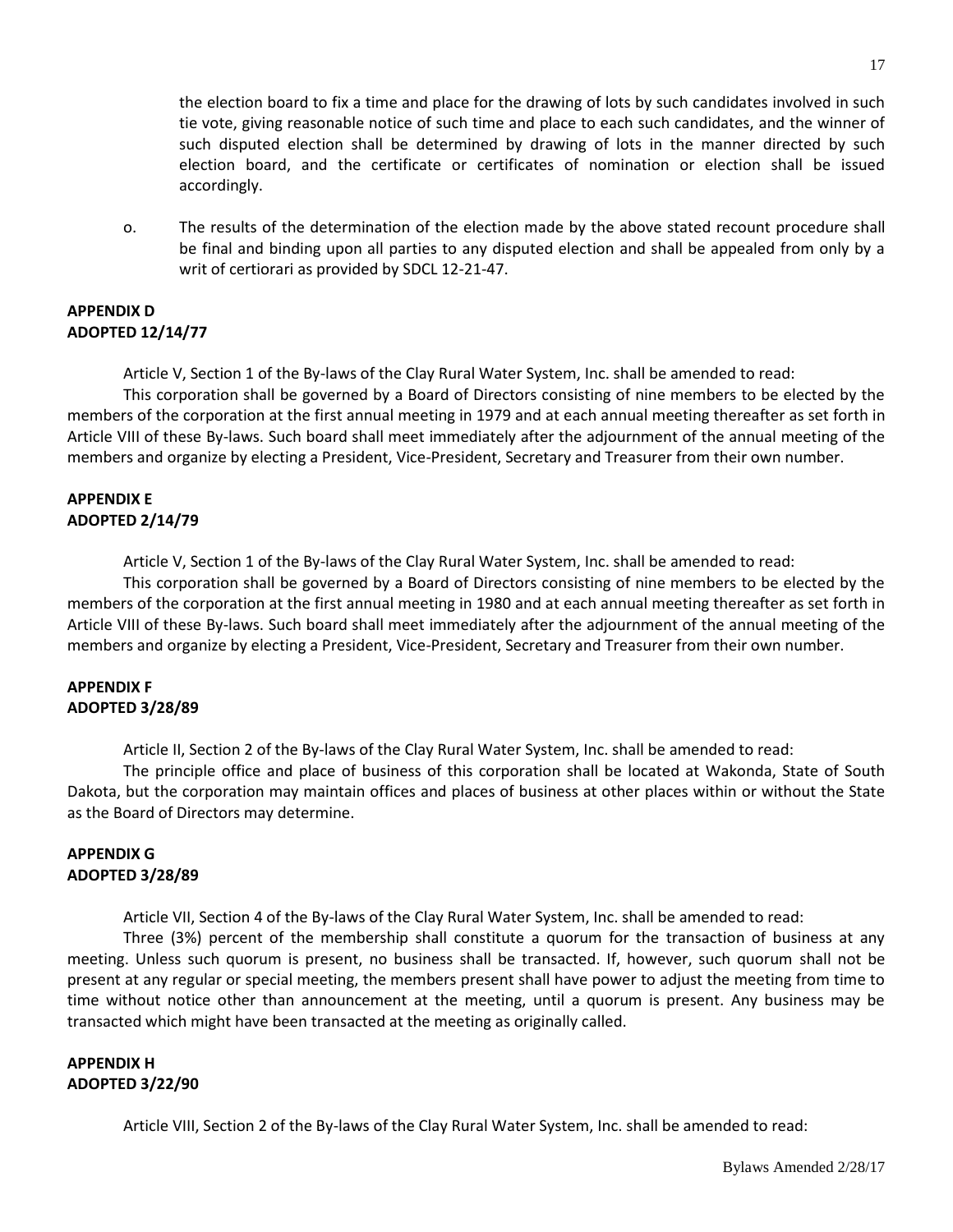The Board of Directors shall be elected at the regular annual meeting and serve their respective terms until their successors shall be elected and qualified. At the first annual meeting of the members, a director shall be elected from each of the three districts for a one year, two year, and three-year term. Thereafter, all directors shall be elected from the members to serve for a term of three years each from their respective districts. Nominations and election of each director shall be made for each district only by members of each respective district. No person shall be eligible or remain a director or to hold any position of trust in the Corporation who is not a member and a bona fide resident in the area served by the Corporation.

#### **APPENDIX I ADOPTED 3/14/91**

Article VIII, Section 2 of the By-laws of the Clay Rural Water System, Inc. shall be amended to read:

The Board of Directors shall be elected at the regular annual meeting and serve their respective terms until their successors shall be elected and qualified. At the first annual meeting of the members, a director shall be elected from each of the three districts for a one year, two year, and a three-year term. Thereafter, all directors shall be elected from the members to serve for a term of three years from their respective districts. Nominations and election of each director shall be made for each district only by members of each respective district. Before any member may be nominated, they must be present at such District Election or have given written consent, presentable to the Chairman of the Election Board prior to nomination, by a proxy. Only members present at the District Election at the time the Chairman of the Election Board declares nominations closed will be eligible to vote in said election. No person shall be eligible or remain a director or to hold any position of trust in the Corporation who is not a member and a bona fide resident in the area served by the Corporation.

### **APPENDIX J ADOPTED 3/14/91**

Article VIII, Section 8 (b)(1) of the By-laws of the Clay Rural Water System, Inc. shall be amended to read: Any election of the members of the Corporation: The President shall appoint one member from each of the three districts of the corporation, one member from the Board of Directors and a duly qualified member of the Bar of the State of South Dakota, said member of the Bar of the State of South Dakota to act as chairman of the Election Board. Members of the Election Board shall be eligible to vote in the election they are supervising if they are qualified as a member of that district.

## **APPENDIX K ADOPTED 3/14/91**

Article VIII, Section 8, (b)(2) of the By-laws of the Clay Rural Water System, Inc. shall be amended to read: For an election of the Board of Directors: The President will select two members of the Board of Directors and a duly qualified member of the Bar of the State of South Dakota, said member of the Bar of the State of South Dakota to act as chairman of the Election Board. Members of the Election Board shall be eligible to vote in the election, they are supervising if they are qualified as a member of the Board of Directors.

# **APPENDIX L ADOPTED 3/14/91**

Bylaws Amended 2/28/17 Article XII, Distribution of Surplus Funds, of the By-laws of the Clay Rural Water System, Inc. shall be deleted: Section 1. It is not anticipated that there will be any net income. If there should be any, then at the end of the fiscal year, after paying the expenses of the corporation for operation and otherwise, after setting aside reserves for depreciation on all buildings, equipment and office fixtures and such other reserves as the Board of Director's may deem proper and after providing for payments on interest and principal of obligations and amortized debts of the corporation, and after providing for the purchase of proper supplies and equipment, and the net earnings shall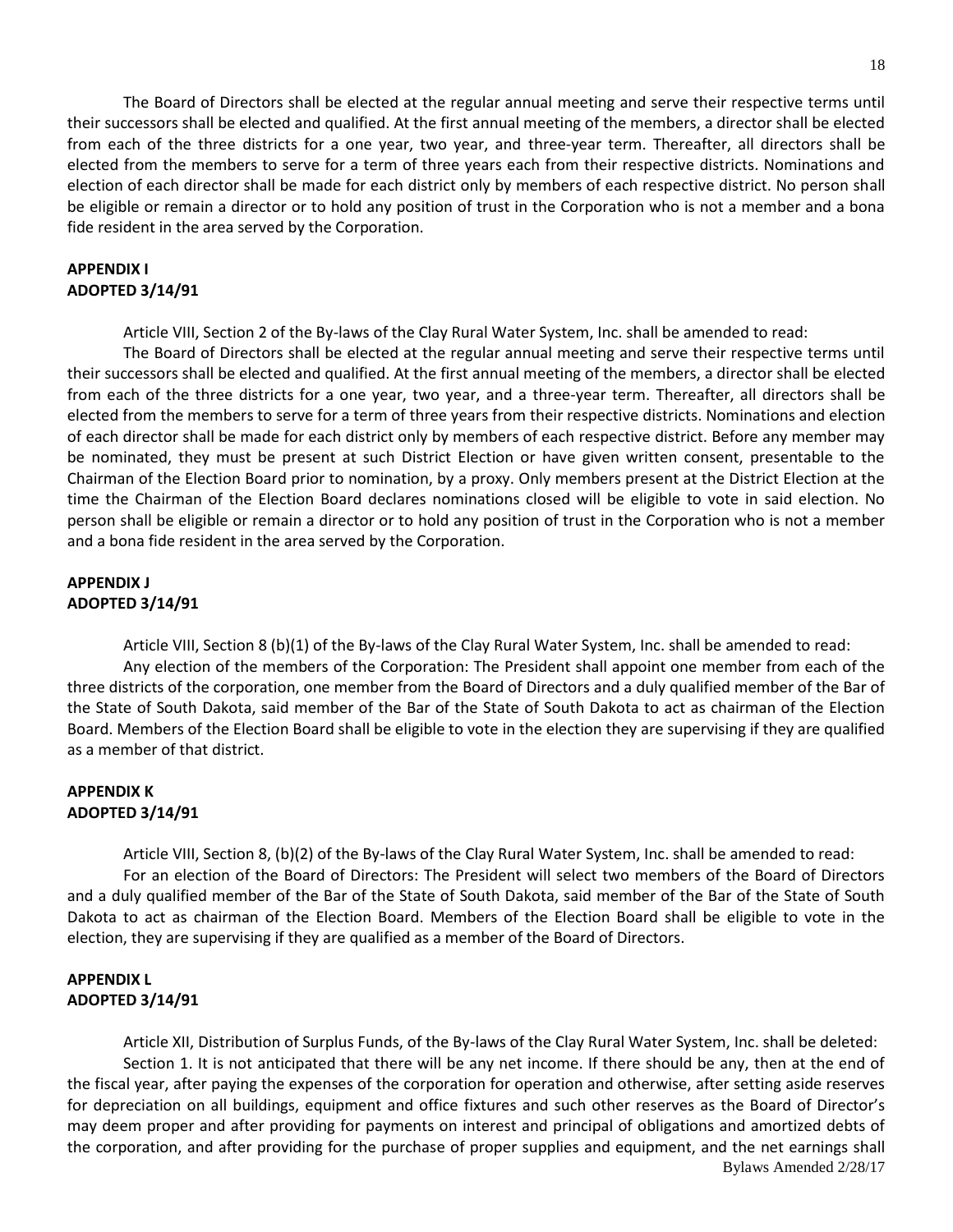19

be accumulated in a surplus fund for the purpose of replacing, enlarging, extending and repairing the system and property of the corporation and for such other purposes as the Board of Director's may determine to be for the best interests of the corporation, the said surplus fund or any portion thereof may from time to time at the discretion of the Board of Director's be distributed to the members as provided in the By-laws, on the basis of the assessments and charges made and levied against and paid by such members during the year.

Section 2. Any part or the whole of such appointment may be credited at the discretion of the Board of Director's to the indebtedness of the members, should any exist, and in such case, the member shall be notified in writing of the amount so applied.

### **APPENDIX M ADOPTED 3/23/93**

Article VII, Section 7, of the By-laws of the Clay Rural Water System, Inc. shall be amended to read:

Each member shall be entitled to only one vote upon each matter submitted to a vote at any meeting of the members. Voting by members other than members who are natural persons shall be allowed upon presentation to the Corporation, prior to or upon registration at each member meeting, of satisfactory certification entitling the person presenting the same to vote. At all meetings of the members, all questions shall be decided by a majority of the members voting thereon, except as provided by law or by the Corporations Articles of Incorporation or the Bylaws. Members may not cumulate their votes or vote by proxy.

### **APPENDIX N ADOPTED 3/23/93**

Article VIII, Section 2, of the By-laws of the Clay Rural Water System, Inc. shall be amended to read:

The Board of Directors shall be elected at the regular annual meeting and serve their respective terms until their successors shall be elected and qualified. At the first annual meeting of the members, a director shall be elected from each of the three districts for a one year, two year, and three-year term. Thereafter, all directors shall be elected from the members to serve for a term of three years each from their respective districts. Nominations and election of each director shall be made for each district only by members of each respective district. Before any member may be nominated, they must be present at such District Election or have given written consent, presentable to the Chairman of the Election Board prior to nomination, by proxy. Only members present at the District Election at the time the Chairman of the Election Board declares nominations closed will be eligible to vote in said election. No person shall be eligible or remain a director or to hold any position of trust in the Corporation who is not a member and a bona fide resident in the area served by the Corporation. Individuals certified to represent members other than natural persons as described in Article VII, Section 7, shall not be eligible to serve on the Board of Directors.

## **APPENDIX O ADOPTED 3/20/97**

Article VII (1) of the By-laws of the Clay Rural Water System, Inc. shall be added to read:

Section1. Regular Meetings. A regular meeting of the Board of Directors shall be held without notice, immediately after, and at the same place as, the annual meeting of the members. A regular meeting of the Board of Directors shall also be held monthly at such time and place in Clay County, South Dakota, as the Board of Directors may provide by resolution. Such regular monthly meeting may be held without notice other than such resolution fixing the time and place thereof.

Bylaws Amended 2/28/17 Section 2. Special Meetings. Special meetings of the Board of Directors may be called by the President or by any three directors and it shall thereupon be the duty of the Secretary to cause notice of such meeting to be given as hereinafter provided. The President of the directors calling the meeting shall fix the time and place, for the holding of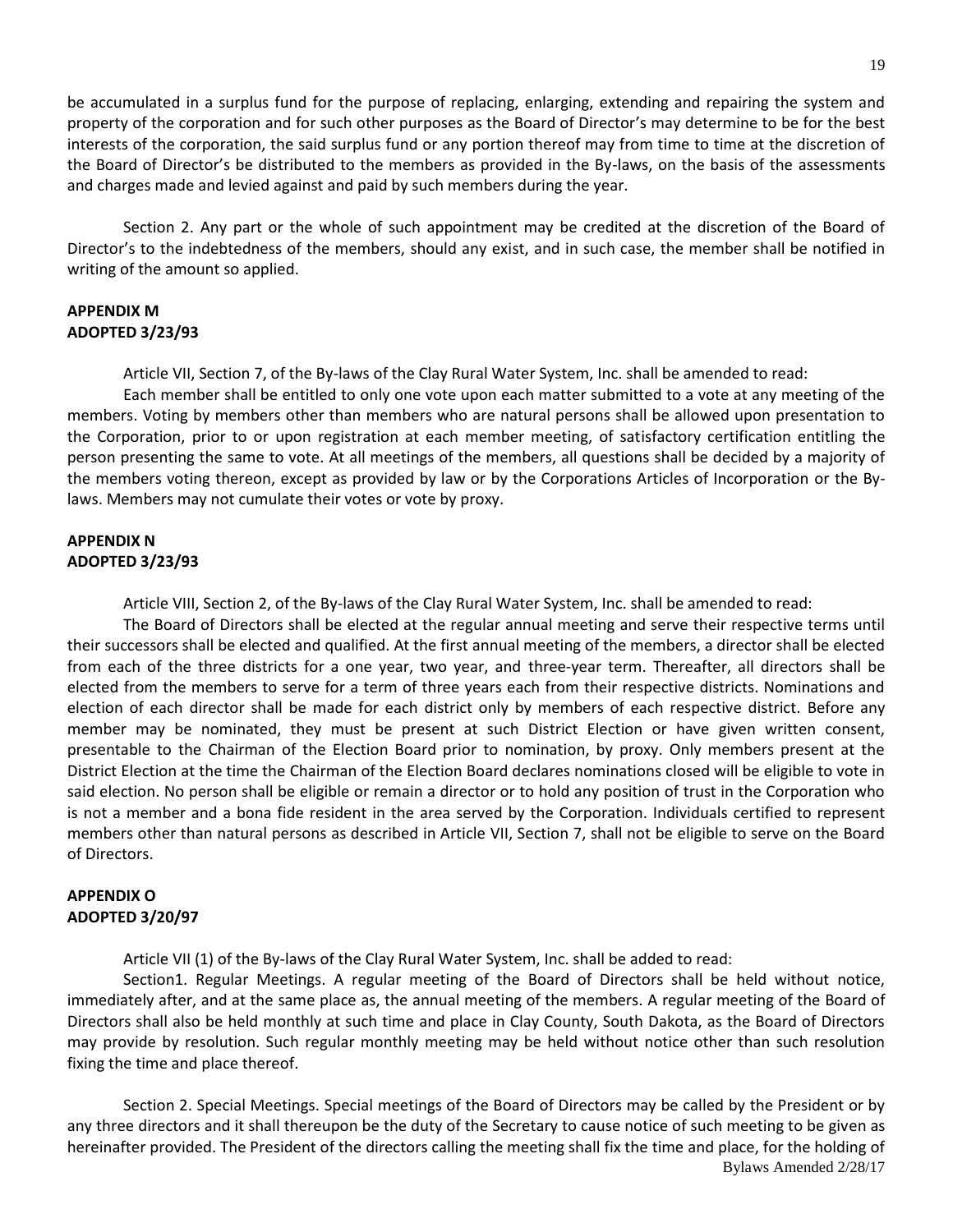the meeting. Special meetings, upon proper notice as otherwise provided in Section 3 may also be held via telephone conference call, without regard to the actual location of the directors at the time of such a telephone conference meeting, if all the directors consent thereto.

Section 3. Notice of Director's Meetings. Written notice of the time, place and purpose of any special meeting of the Board of Directors shall be delivered to each director not less than five days previous thereto either personally or by mail, by or at the direction of the Secretary, or upon a default in duty by the Secretary, by the President or the directors calling the meeting. If mailed, such notice shall be deemed to be delivered when deposited in the United States mail addressed to the director at his address as it appears on the records of the Corporation, with postage thereon prepaid. The attendance of a director at any meeting of the Board shall constitute a waiver of notice of such meeting unless such attendance shall be for the express purpose of objecting to the transaction of any business, or of one or more items of business, on the ground that the meeting shall not have been lawfully called or convened.

Section 4. Quorum. A majority of the Board of Directors shall constitute a quorum, provided, that if less than such majority of the directors is present at said meeting, a majority of the director's present may adjourn the meeting from time to time; and provided further, that the Secretary shall notify any absent directors of the time and place of such adjourned meeting. The act of the majority of the director's present at a meeting at which a quorum is present shall be the act of the Board of Directors.

### **APPENDIX P ADOPTED 2/25/99**

Article VII, Section 4, of the By-laws of the Clay Rural Water System, Inc. shall be amended to read:

Section 4. Twenty members shall constitute a quorum for the transaction of business at any meeting. Unless such quorum is present, no business shall be transacted. If, however, such quorum shall not be present at any regular or special meeting, the members present shall have power to adjust the meeting from time to time without notice other than announcement at the meeting, until a quorum is present. Any business may be transacted which might have been transacted at the meeting as originally called.

#### **APPENDIX Q ADOPTED 2/25/99**

Article VIII, Section 6, of the By-laws of the Clay Rural Water System, Inc. shall be amended to read: Section 6. For the purpose of election of Directors, the System shall be divided into three districts by the Board of Directors. The division of the districts shall be by townships.

# **APPENDIX R ADOPTED 3/17/01**

Article VI, Section 1, Section 2a., 2 b., 2 c., 2d., Section 3, Section 5; Article IX, Section 1a.; Article X, Section 1, Section 3, of the Bylaws of the Clay Rural Water System, Inc. deletes all reference to the issuing of membership certificates.

## **APPENDIX S ADOPTED 3/24/07**

Article VIII, Section 3, of the Bylaws of the Clay Rural Water System, Inc. shall be amended to read:

Bylaws Amended 2/28/17 Section 3. If the office of Director or Officer should become vacant for any cause, the Board of Directors may choose a successor from the members of the District where the vacancy exists, who shall serve to the next regularly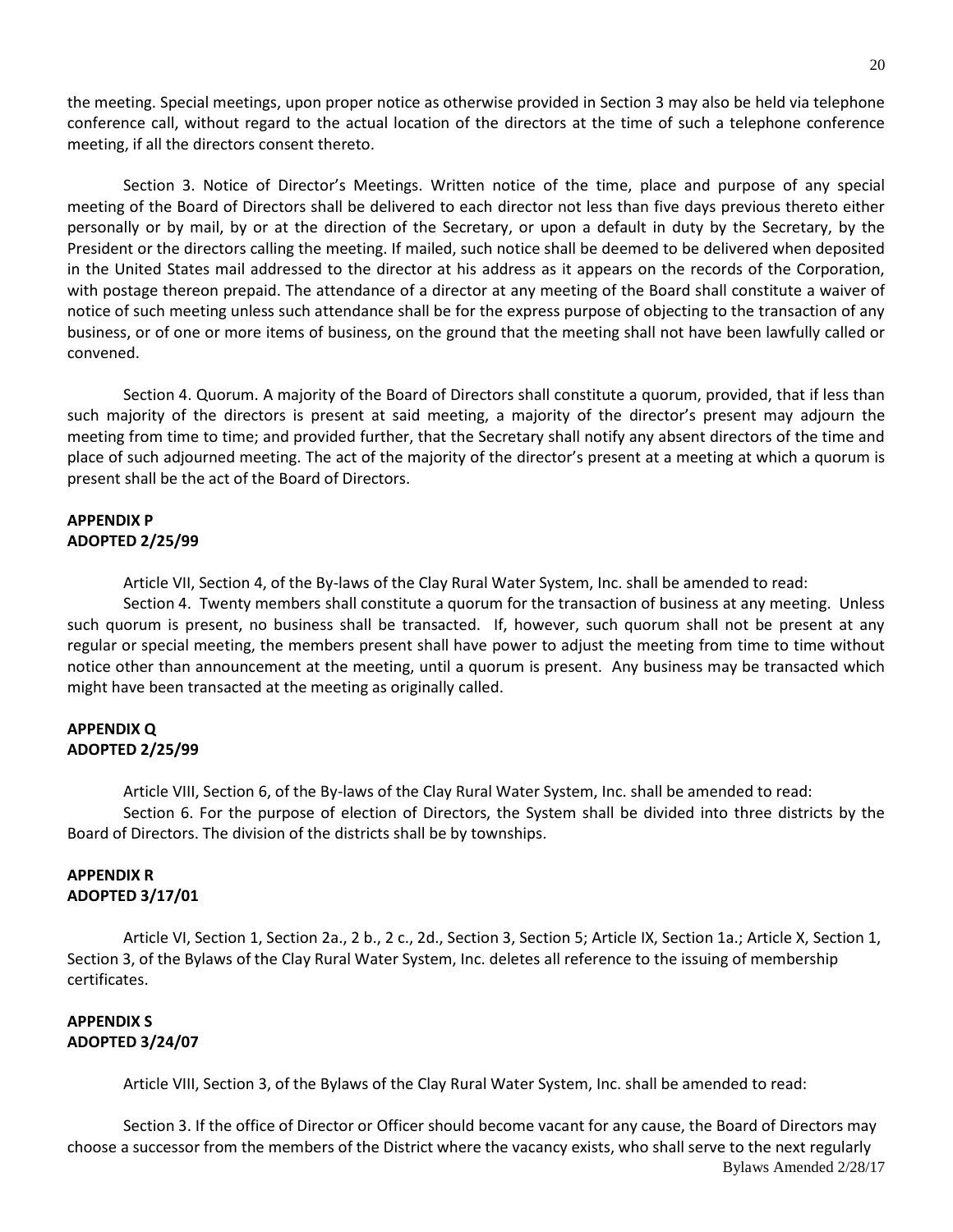scheduled District election. The member elected shall serve for the remainder of the un-expired term as provided in the Bylaws.

## **APPENDIX T ADOPTED 3/29/08**

Article VIII, Section 2, of the Bylaws of the Clay Rural Water System, Inc. shall be amended to read:

Section 2. The Board of Directors shall be elected at the regular annual meeting and serve their respective terms until their successors shall be elected and qualified. At the first annual meeting of the members, a director shall be elected from each of the three districts for a one year, two year, and three-year term. Thereafter, all directors shall be elected from the members to serve for a term of three years each from their respective districts. Nominations and election of each director shall be made for each district only by members of each respective district. Before any member may be nominated, they must submit a Notice of Intent to Seek Nomination for Director Position form to the Corporation Office not less than twenty days before the scheduled respective district election. Upon receipt of such Notice of Intent, and having found the same to be in order, the Secretary shall post such Notice of Intent at the Corporation office not less than twenty days prior to the respective district election. The Secretary shall mail with the notice of the district election, at least ten days before the date of the election, a statement of the number of directors to be elected and the names and addresses of the candidates. No nominations from the floor, nor late filed Notices, shall be permitted at any district election wherein a Notice of Intent Form has been filed; in the event, no Notice of Intent Forms have been filed, the vacancy shall be filled by the Board of Directors. Only members present at the District Election at the time the Chairman of the Election Board calls the meeting to order will be eligible to vote in said election. No person shall be eligible or remain a director or to hold any position of trust in the Corporation who is not a member and a bona fide resident in the area served by the Corporation. Individuals certified to represent members other than natural persons as described in Article VII Section 7, shall not be eligible to serve on the Board of Directors.

## **APPENDIX U ADOPTED 3/29/08**

Article VIII, Section 8(b)1, of the Bylaws of the Clay Rural Water System, Inc. shall be amended to read:

Section 8(b)1. Any election of the members of the corporation: The President shall appoint one

member from each of the three districts of the corporation, one member from the Board of Directors and a duly qualified member of the Bar of the State of South Dakota, said member of the Bar of the State of South Dakota to act as chairman of the Election Board. Members of the Election Board shall be eligible to vote in the election they are supervising if they are qualified as a member of that district. A majority of the Election Board members present shall constitute a quorum.

### **APPENDIX V ADOPTED 3/28/09**

Article VI, Section 1, 2(c), & 5 of the Bylaws of the Clay Rural Water System, Inc. shall be amended to read: Section 1. The holders of membership must be a user of the System. In order to become a member, the user must have either paid a membership fee or executed a membership transfer form.

Section 2(c). No member of this corporation shall be entitled to more than one vote at meetings of the members or to hold more than one membership in the corporation.

Bylaws Amended 2/28/17 Section 5. In case of the death of a member or if a member ceases to be eligible to hold membership as provided in Section 1, or willfully fails to comply with these By-laws and other requirements, or willfully obstructs the purposes and proper activities of the corporation, the corporation, through the Board of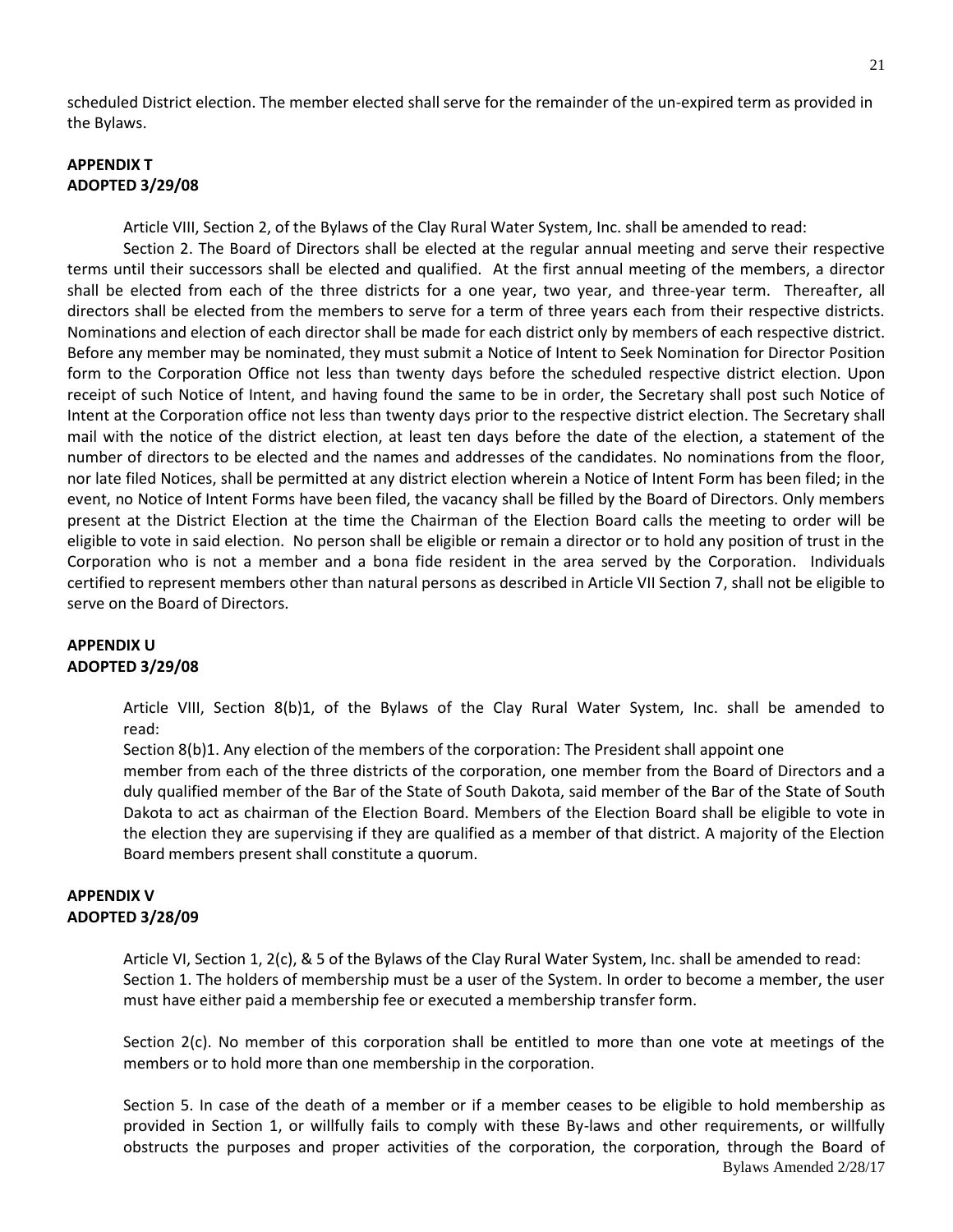Directors, may elect to terminate their membership. Any member, whose membership is so terminated for cause other than that of ceasing to be eligible, may appeal from the action of the Board of Directors to a vote of the members at the next regular meeting of the members or special meeting of the members called for such purpose.

### **APPENDIX W ADOPTED 7/23/09**

Article V, Section 1 shall be amended to read: This corporation shall be governed by a Board of Directors consisting of nine members to be elected by the members of the corporation at the first annual meeting in 1980 and at each annual meeting thereafter as set forth in Article VIII of these By-laws. Such board shall meet after the adjournment of the annual meeting of the members and organize by electing a President, Vice-President, Secretary and Treasurer from their own number.

Article VII (1) Section 1 shall be amended to read: A regular meeting of the Board of Directors shall also be held monthly at such time and place in Clay or Union County, South Dakota, as the Board of Directors may provide by resolution. Such regular monthly meeting may be held without notice other than such resolution fixing the time and place thereof.

Article VIII, Section 5 shall be amended to read: Directors shall not serve more than four full three year terms.

# **APPENDIX X ADOPTED 3/26/11**

Article VII, Section 7 shall be added to read: The Board of Directors shall have the option of allowing voting by mail supplemental to the right of voting in person on any matter submitted to a vote of the membership. In the event, such option is exercised, a ballot will be mailed to each member of record ten days in advance of the date the ballots are due. The ballot that is mailed to the member shall be mailed to the address of record maintained by the Corporation. The ballot shall contain a written statement of the matter submitted to the membership and shall specify the date the ballots are due to be returned to the election official and election committee.

# **APPENDIX Y ADOPTED 3/26/11**

Article VIII, Section 8 shall be added to read:

3. For an election of the Board of Directors or for any other election of the members of the corporation: no election shall be held in any district wherein there is no question to be submitted to the voters or wherein there are no opposing candidates for any office.

4. Where there are no opposing candidates the Election Board shall issue certificates of election of the nominees, if any, in the same manner as to successful candidates after election.

# **APPENDIX Z ADOPTED 3/24/12**

Bylaws Amended 2/28/17 Article VII, Section 1 shall be amended to read: The annual meeting of the members of this corporation shall be held within the counties of Clay or Union, State of South Dakota, during February through May in each year. The dates, times and locations of the annual meeting shall be determined by majority vote of the Board of Directors and may be changed from year to year. The Board of Directors has the discretion by majority vote to designate to hold an annual meeting at one central location at a specified time or hold the annual meeting at multiple locations in the corporation's service area during which the members shall have the opportunity to tour certain of the corporation's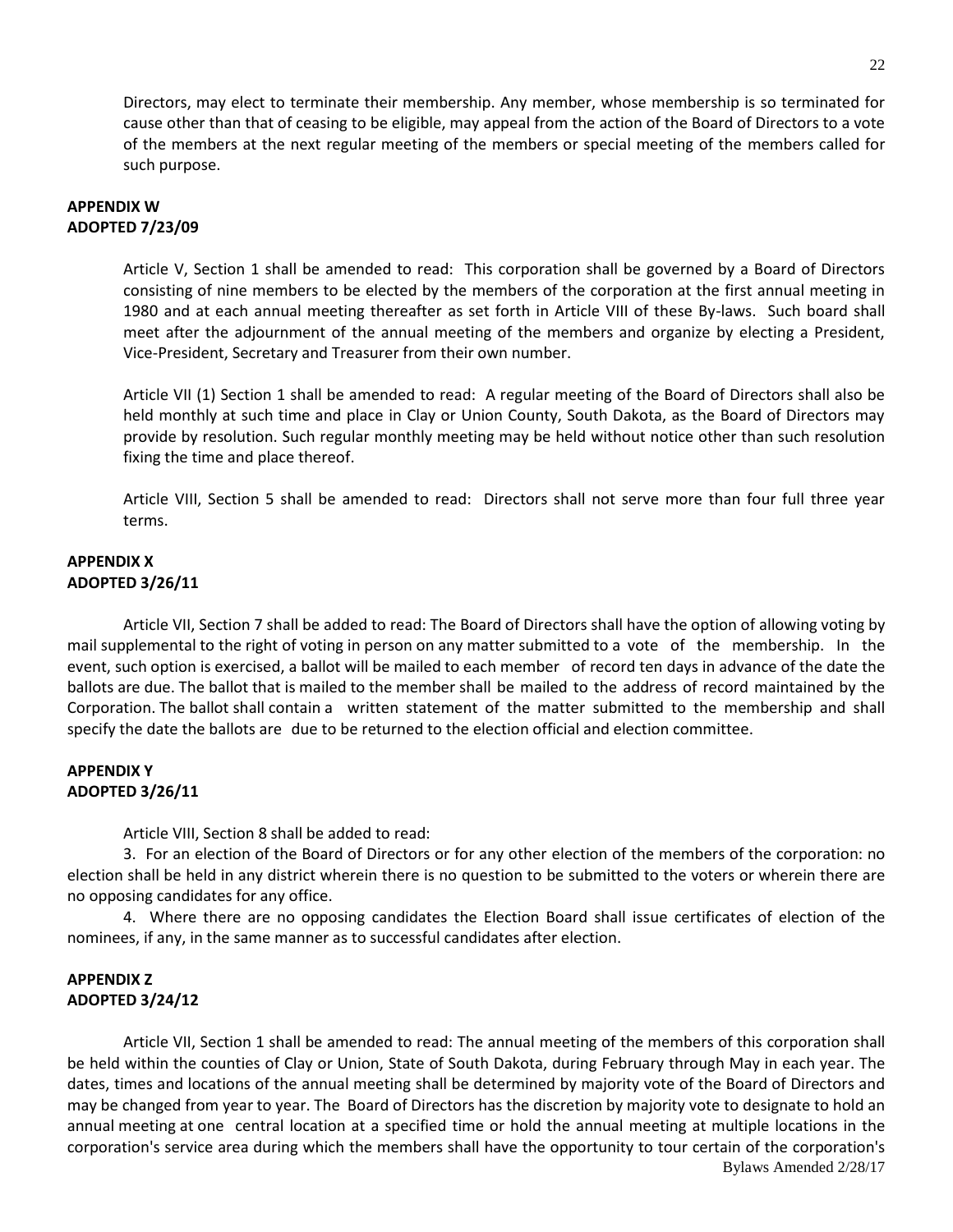facilities and to obtain a copy of the annual financial statement, the budget for the next fiscal year and the audit report for the previous fiscal year.

# **APPENDIX AA ADOPTED 3/24/12**

Article VII, Section 4 shall be amended to read: Those attending any meeting of the corporation either at an annual meeting in one central location at a specific time, or one of the open house format meetings held in various locations in the corporation's service area, or a special meeting shall constitute a quorum for the transaction of business at any meeting, provided that the meeting was called and notice was provided to members in the manner provided for in the corporation's Articles of Incorporation and Bylaws.

## **APPENDIX AB ADOPTED 5/7/13**

Article VI, Section 1 shall be amended to read: The holders of membership must be a user of the System and have paid a membership fee.

### **APPENDIX AC ADOPTED 5/7/13**

Article VI, Section 3 shall be amended to read: Memberships shall not be transferrable.

### **APPENDIX AD ADOPTED 5/7/13**

Article V, Section 1 shall be amended to read: This corporation shall be governed by a Board of Directors consisting of nine members to be elected by the members of the corporation at the first annual meeting in 1980 and thereafter as set forth in Article VIII of these By-laws. Such board will reorganize by electing a President, Vice-President, Secretary and Treasurer from their own number at the March monthly board of directors meeting.

### **APPENDIX AE ADOPTED 5/7/13**

Article VIII, Section 2 shall be amended to read: The Board of Directors shall be elected by the members from each of the three voting districts for a three-year term. District Elections shall be held as close to the first Friday in March as is reasonably possible. Nominations and election … on the Board of Directors. Newly elected Directors shall take their seat on the Board of Directors at the regular monthly March Board of Directors meeting.

## **APPENDIX AF ADOPTED 5/7/13**

Bylaws Amended 2/28/17 Article VI, Section 5 shall be amended to read: In case of the death of a member or if a member ceases to be eligible to hold membership as provided in Section 1, or willfully fails to comply with these By-laws and other requirements, or willfully obstructs the purposes and proper activities of the corporation, the corporation, through the Board of Directors, may elect to terminate their membership by submitting a written Notice of Termination by certified mail to the member setting forth the grounds for termination of membership and mailed to the member's last known mailing address on record with the corporation. Any member, whose membership is so terminated for cause other than that of ceasing to be eligible, may appeal from the action of the Board of Directors within thirty days of the date of termination by mailing a Notice of Appeal to the Manager of the Clay Rural Water System. The date of termination for purposes of timing of the appeal shall be the date of the certified mailing of the Notice of